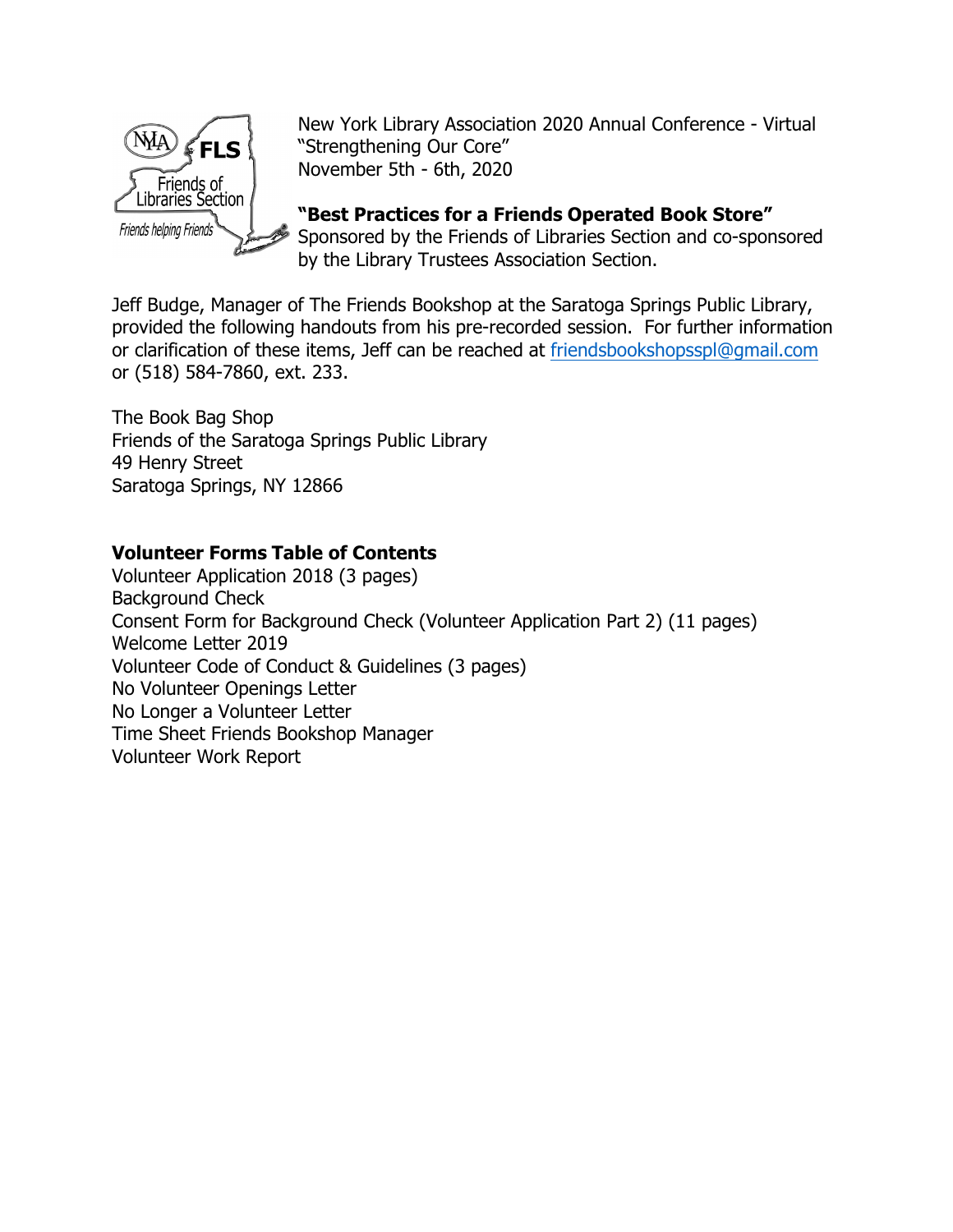

# **FRIENDS BOOK SHOP VOLUNTEER APPLICATION**

| <b>Name</b>                                                            |              | <u> 1980 - Johann Barbara, martxa alemaniar arg</u>                                      |                     |
|------------------------------------------------------------------------|--------------|------------------------------------------------------------------------------------------|---------------------|
|                                                                        |              |                                                                                          |                     |
|                                                                        |              |                                                                                          |                     |
|                                                                        |              |                                                                                          |                     |
|                                                                        |              |                                                                                          |                     |
|                                                                        |              |                                                                                          |                     |
|                                                                        |              |                                                                                          |                     |
| <b>Education</b><br>Please list details for<br>Highest level completed |              | School Location Degree<br><u> 1989 - Johann Barbara, margaret eta idazlea (h. 1989).</u> |                     |
| <b>Past Volunteer</b>                                                  | Organization | <b>Responsibility</b>                                                                    |                     |
| <b>Experience</b>                                                      |              |                                                                                          |                     |
| <b>Employment</b>                                                      | Organization | <b>Position</b>                                                                          |                     |
| <b>Experience</b>                                                      |              |                                                                                          |                     |
| <b>References</b>                                                      | <b>Name</b>  | <b>Telephone</b>                                                                         | <b>Relationship</b> |
| Please do not use                                                      | 1.           |                                                                                          |                     |
| <b>Relatives/family members</b>                                        | 2.           |                                                                                          |                     |
|                                                                        |              | Are you in the area most of the year? If not, when are you away?                         |                     |
|                                                                        |              | Are you a high school student or under 18 years old?                                     |                     |
|                                                                        |              | Are you a Member of the Friends of the Saratoga Springs Public Library?                  |                     |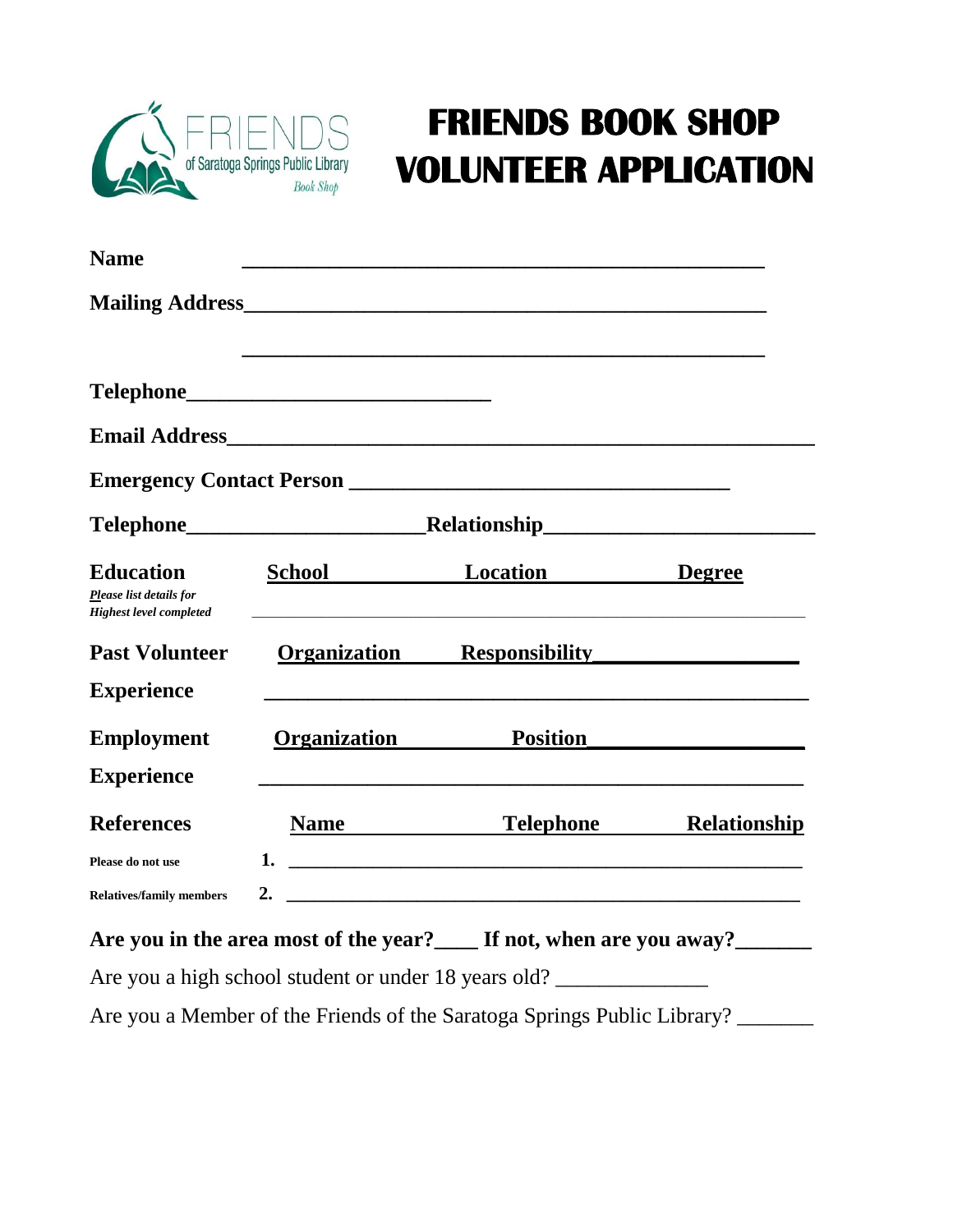**Skills/Areas of Interest (Check all that apply)**

| Desk:                | $\Box$ Desk Shift: $\Box$ Regular $\Box$ Fill-in                                                                                                                        |
|----------------------|-------------------------------------------------------------------------------------------------------------------------------------------------------------------------|
|                      | Sorting Room: □Pricer/Sorter □Sorting Room (Triage-Box Sorting)                                                                                                         |
| <b>Shop Chores:</b>  | <b>□Shelver/Shelf Weeder</b> □General Shop Chores/Pr                                                                                                                    |
| <b>General Shop:</b> | <b>Example 1 Direct</b> 25¢ Sales/Community Events                                                                                                                      |
|                      | <b>□Excel Spreadsheet/Computer Work</b> □Outreach Program                                                                                                               |
| <b>Categories:</b>   | <b>Onlight Children's Books ONEGIA ONEGIA ONEGIA ONEGIA ONEGIA ONEGIA ONEGIA ONEGIA ONEGIA ONEGIA ONEGIA ONEGIA ONEGIA ONEGIA ONEGIA ONEGIA ONEGIA ONEGIA ONEGIA ON</b> |
|                      | <b>□Non-Fiction</b><br>$\blacksquare$ Fiction<br><b>OHistory, Military &amp; Politics</b>                                                                               |

**Please write in the hours that you are available on each of the following days:**

 **MON. TUE. WED. THURS. FRI. SAT. SUN.**

| Mornings $(10-12)$ ______ _____ ______ _____ _____ |             |
|----------------------------------------------------|-------------|
| <b>Afternoons</b>                                  |             |
| Evenings $(6-8)$ ) ______ _____ _____ _____ _____  | $X = X$     |
| <b>Signature</b>                                   | <b>Date</b> |

We appreciate your interest in the Friends Book Shop and will contact you. Please send or drop off your completed Volunteer application to:

The Friends Book Shop

Attn: Jeff Budge, Mgr.

49 Henry Street

Saratoga Springs, NY 12866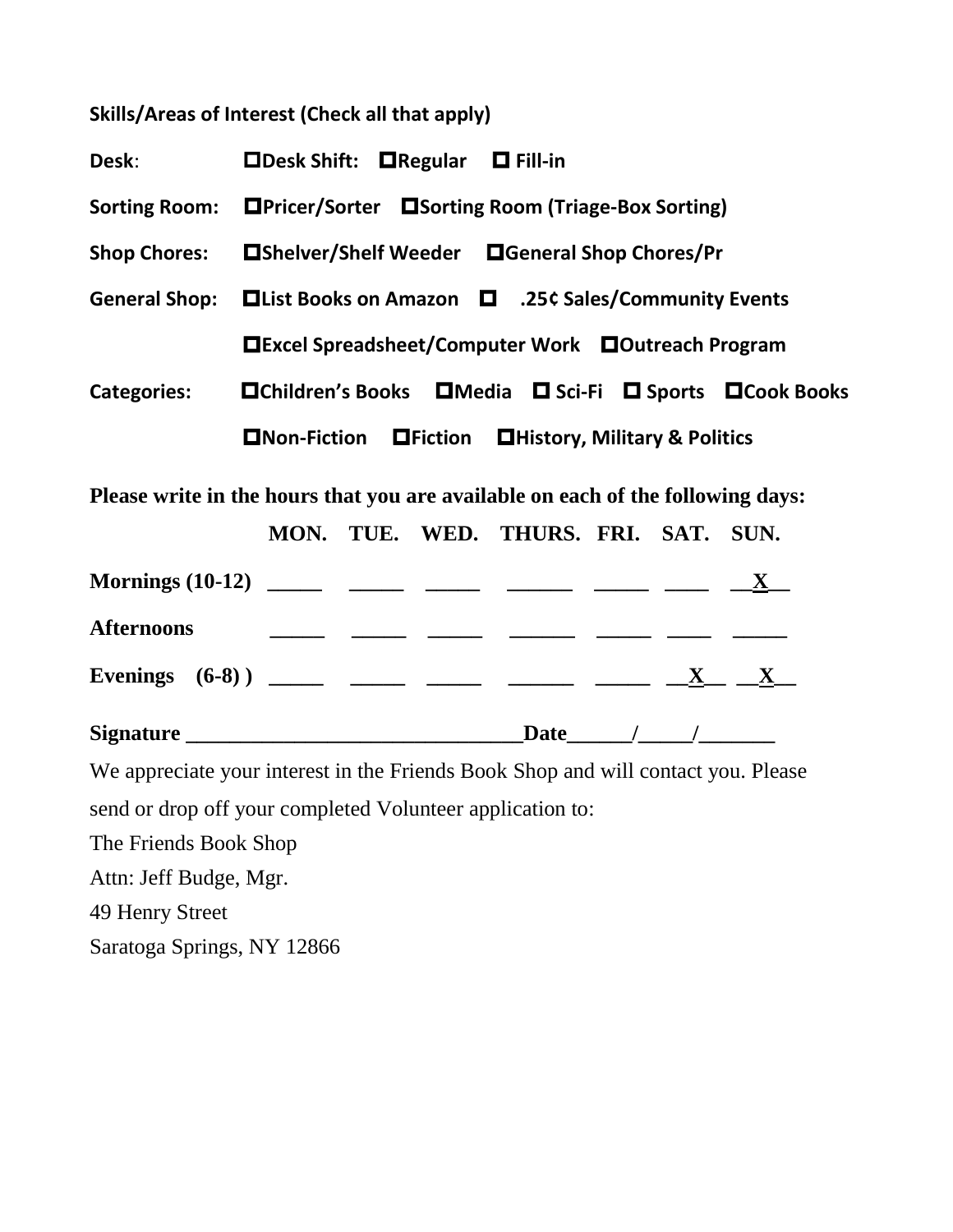All Friends Book Shop Volunteers are required to complete a criminal background check to be considered for volunteer status.

If you have any questions please contact Jeff Budge, Manager: (518) 584-7860 x234

**\_\_\_\_\_\_\_\_\_\_\_\_\_\_\_\_\_\_\_\_\_\_\_\_\_\_\_\_\_\_\_\_\_ \_\_\_\_\_\_\_\_\_\_\_\_\_\_\_\_\_\_\_\_\_\_\_\_\_ \_\_\_\_**

Or email: **[friendsbookshopsspl@gmail.com](mailto:friendsbookshopsspl@gmail.com)**

**Signed Name Printed Date**

April 2018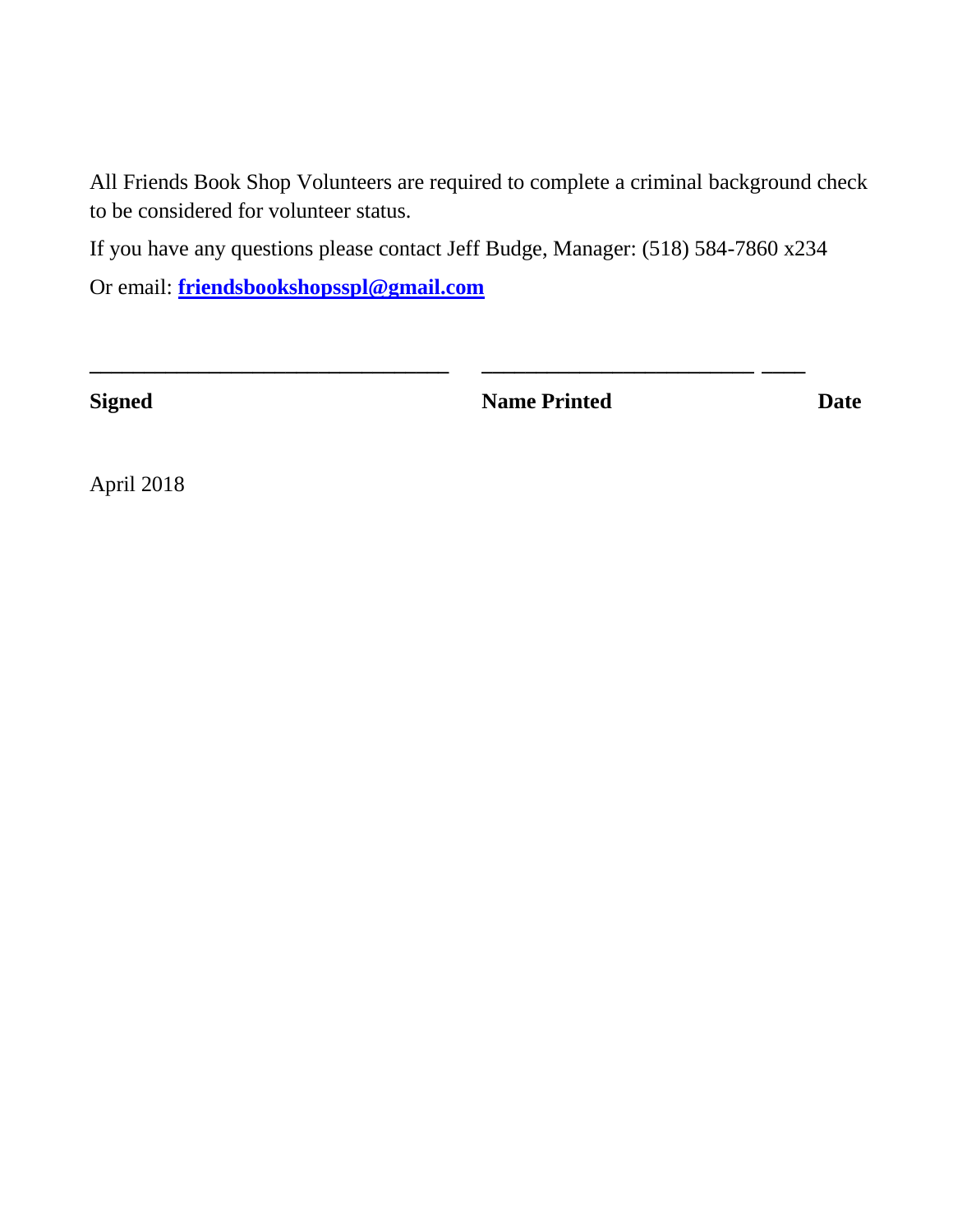$\Box$ Submitted via CIware on

## VOLUNTEER BACKGROUND INVESTIGATION CONSENT FORM

DISCLOSURE In relation to your application for volunteer status, or your current volunteer status, your volunteer organization may obtain a consumer report or an investigative consumer report. Such reports may include information as to your character, general reputation, personal characteristics, and mode of living. Also, subsequent reports may be requested to update, renew, or extend your volunteer status. This disclosure is given to you in compliance with the Federal Fair Credit Reporting Act (FCRA) and applicable state law. You have the right to request additional disclosures as to the nature and scope of the investigation from your volunteer organization. Such request must be made in writing. The following information!

| <b>Current Name</b>                                                                                                                                    | The following information is for the sole purpose of undertaking a volunteer background investigation.<br>Previous Name(s) - e.g. maiden name (use additional paper if needed) |                                                                      |
|--------------------------------------------------------------------------------------------------------------------------------------------------------|--------------------------------------------------------------------------------------------------------------------------------------------------------------------------------|----------------------------------------------------------------------|
| First                                                                                                                                                  | First                                                                                                                                                                          | First                                                                |
| Mid                                                                                                                                                    | Mid                                                                                                                                                                            | Mid                                                                  |
| Last                                                                                                                                                   | Last                                                                                                                                                                           | Last                                                                 |
| Suffix                                                                                                                                                 | Suffix                                                                                                                                                                         | Suffix                                                               |
| Address(No PO Boxes)                                                                                                                                   |                                                                                                                                                                                |                                                                      |
| City                                                                                                                                                   |                                                                                                                                                                                | <b>State</b><br>Zip                                                  |
| County                                                                                                                                                 |                                                                                                                                                                                |                                                                      |
| Day Phone                                                                                                                                              | <b>Evening Phone</b>                                                                                                                                                           |                                                                      |
| <b>Email Address</b>                                                                                                                                   |                                                                                                                                                                                |                                                                      |
| <b>Social Security Number</b>                                                                                                                          | Date of Birth*                                                                                                                                                                 | Month                                                                |
| Gender<br>Female<br>Male                                                                                                                               | May we contact your current employer?                                                                                                                                          | Day<br>Year                                                          |
| Name as appears on Driver's License                                                                                                                    |                                                                                                                                                                                | Yes<br>N <sub>0</sub>                                                |
| <b>Driver's License Number</b>                                                                                                                         |                                                                                                                                                                                |                                                                      |
| Professional License Type (If applicable.)                                                                                                             |                                                                                                                                                                                | Driver's License State of Issue<br><b>Professional License State</b> |
|                                                                                                                                                        |                                                                                                                                                                                |                                                                      |
| <b>Professional License Number</b>                                                                                                                     |                                                                                                                                                                                | <b>Professional License Expiration Date</b>                          |
|                                                                                                                                                        |                                                                                                                                                                                |                                                                      |
| For the past ten years, list the county and state of your previous places of residence (use additional paper if needed):                               |                                                                                                                                                                                |                                                                      |
| County (Not Country)                                                                                                                                   | <b>State</b><br>From<br>Month                                                                                                                                                  | Year<br>to Month<br>Year                                             |
|                                                                                                                                                        |                                                                                                                                                                                |                                                                      |
|                                                                                                                                                        |                                                                                                                                                                                |                                                                      |
|                                                                                                                                                        |                                                                                                                                                                                |                                                                      |
|                                                                                                                                                        |                                                                                                                                                                                |                                                                      |
|                                                                                                                                                        |                                                                                                                                                                                |                                                                      |
| Have you ever been convicted of a misdemeanor or felony?                                                                                               | Yes                                                                                                                                                                            | N <sub>0</sub>                                                       |
| Do you have any pending criminal charges against you at this time? _____ Yes                                                                           |                                                                                                                                                                                | N <sub>0</sub>                                                       |
| If yes to either question, where:                                                                                                                      |                                                                                                                                                                                | Date of Offense:                                                     |
| Nature of Offense:                                                                                                                                     |                                                                                                                                                                                |                                                                      |
| Court:                                                                                                                                                 | <b>Case Number:</b> Case Number:                                                                                                                                               |                                                                      |
| Please explain:                                                                                                                                        |                                                                                                                                                                                |                                                                      |
| A conviction record will not necessarily be a bar to employment. Factors such as job relatedness, age at the time of the offense, type of offense, and |                                                                                                                                                                                |                                                                      |
| rehabilitation will be taken into account.                                                                                                             |                                                                                                                                                                                |                                                                      |

AUTHORIZATION RELEASE I hereby give permission to my prospective volunteer organization/volunteer organization and its agents to verify the information submitted by me and to conduct a background investigation on me. I understand this may include social security number verification and address history, criminal history, driving history, a credit report, education history, license/certification verification, past employment information, reference checks, and/or any other public records. I authorize the complete release of these records. ACKNOWLEDGEMENT I acknowledge receiving a summary of my rights under the FCRA.

| <b>Print Name of Applicant</b> | <b>Signature of Applicant</b>                                                                                                                                                                                        | Date |
|--------------------------------|----------------------------------------------------------------------------------------------------------------------------------------------------------------------------------------------------------------------|------|
|                                | * This information is for consumer report purposes only. The Age Discrimination in Employment Act of 1967 prohibits discrimination on the basis of age with respect to individuals who are at least 40 years of age. |      |

COMMERCIAL INVESTIGATIONS LLC

- 10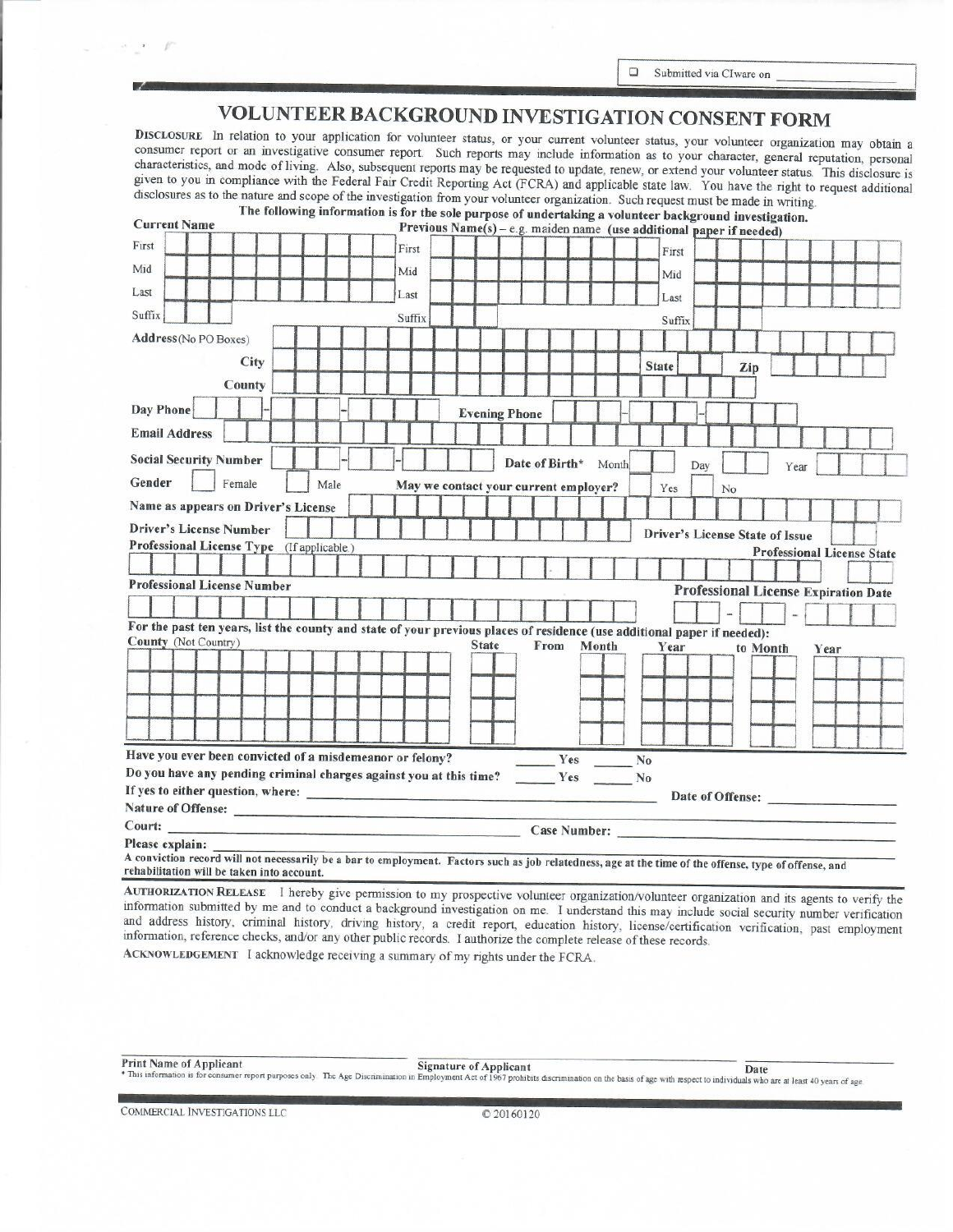#### **BACKGROUND INVESTIGATION APPLICANT INFORMATION**

| <b>Current Name</b>                 | Previous $Name(s) - e.g.$ maiden name (use additional paper if needed) |                                 |
|-------------------------------------|------------------------------------------------------------------------|---------------------------------|
| First                               | $\operatorname{First}$                                                 | $\operatorname{First}$          |
| Mid                                 | Mid                                                                    | Mid                             |
| Last                                | Last                                                                   | Last                            |
| Suffix                              | Suffix                                                                 | Suffix                          |
| <b>Address</b> (No PO Boxes)        |                                                                        |                                 |
| City                                |                                                                        | <b>State</b><br>$\mathbf{Zip}$  |
| County                              |                                                                        |                                 |
| Day Phone                           | <b>Evening Phone</b>                                                   |                                 |
| <b>Email Address</b>                |                                                                        |                                 |
| <b>Social Security Number</b>       | Date of Birth*<br>Month                                                | Day<br>Year                     |
| Name as appears on Driver's License |                                                                        |                                 |
| <b>Driver's License Number</b>      |                                                                        | Driver's License State of Issue |

䕕Check this box to authorize contacting my current employer, if necessary to verify my current employment status.

䕕If you are resident of, or performing jobs located in, California, Minnesota, Oklahoma, or Massachusetts, check this box to receive a free copy, if one is obtained, of any Consumer Report and/or Investigative Consumer Report electronically. For a paper copy, contact Commercial Investigations LLC at 800-284-0906 or staff@commercialinvestigationsllc.com.

Print Name of Applicant Signature of Applicant Date

\_\_\_\_\_\_\_\_\_\_\_\_\_\_\_\_\_\_\_\_\_\_\_\_\_\_\_\_\_\_\_\_\_\_\_\_\_\_\_\_\_\_\_\_ \_\_\_\_\_\_\_\_\_\_\_\_\_\_\_\_\_\_\_\_\_\_\_\_\_\_\_\_\_\_\_\_\_\_\_\_\_\_\_\_\_\_\_\_\_\_\_\_\_ \_\_\_\_\_\_\_\_\_\_\_\_\_\_\_\_\_\_\_\_\_\_\_

\* This information is for consumer report purposes only. The Age Discrimination in Employment Act of 1967 prohibits discrimination on the basis of age with respect to individuals who are at least 40 years of age.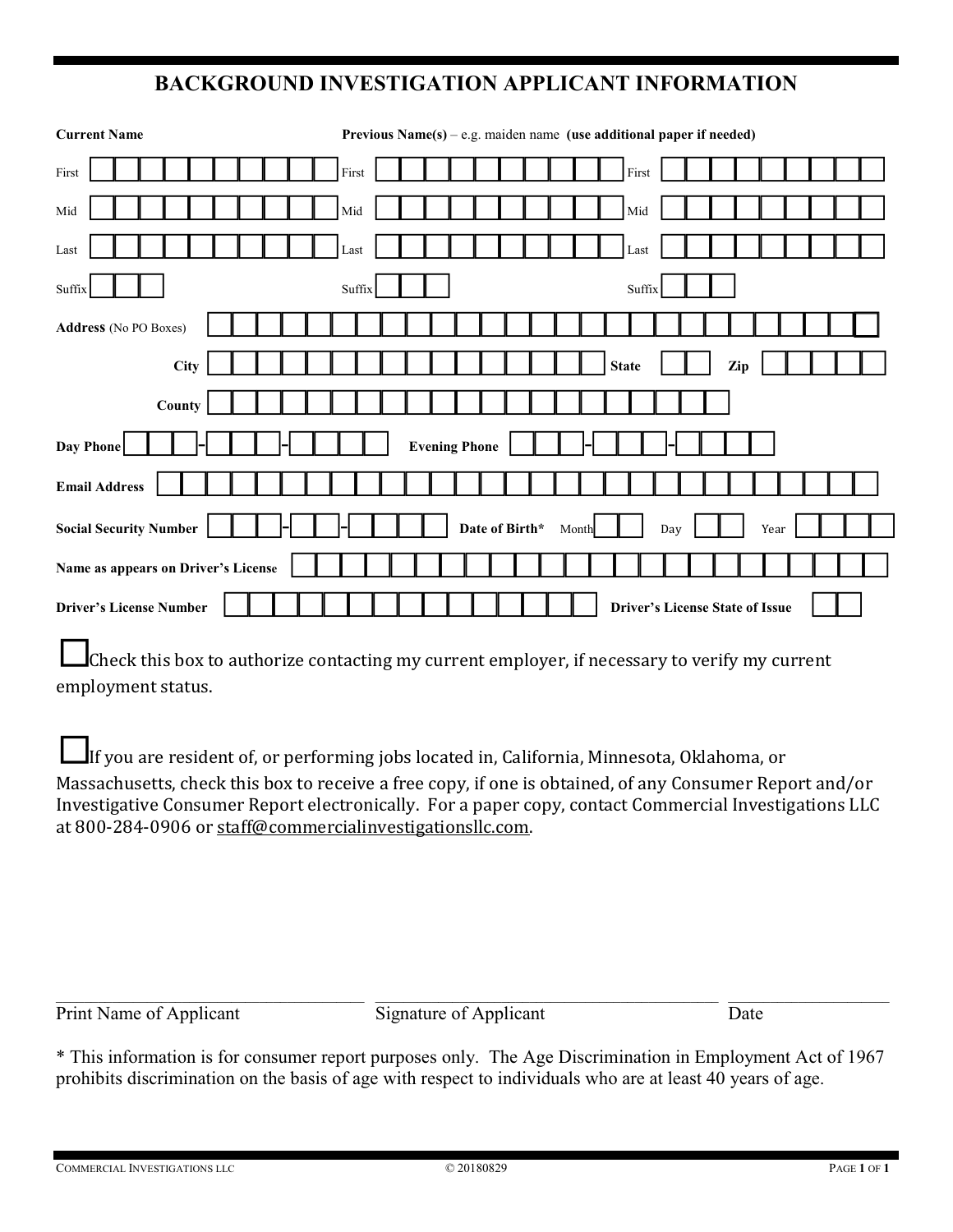#### **CERTIFICATION OF CRIMINAL HISTORY INFORMATION**

**Please answer the questions below regarding your criminal history.** Answering "yes" to one or more of the following questions will not necessarily disqualify you from employment. Factors such as date of offense, seriousness and nature of the violation, rehabilitation, and position applied for will be considered.

| 1. Have you ever pled "guilty" or "no contest" to or been convicted of a felony, misdemeanor, or criminal |  |
|-----------------------------------------------------------------------------------------------------------|--|
|                                                                                                           |  |

| 2. Do you currently have any criminal charges pending against you or open arrest warrants? |  |
|--------------------------------------------------------------------------------------------|--|
| $\ldots$ Yes $\Box$ No                                                                     |  |

If you answered yes to either of the two preceding questions, please provide date(s) and details. For each conviction or pending charge/warrant, please provide the following information: (1) nature of the convictions/pending charges or warrants; (2) the location(s) or jurisdictions; (3) the year(s) of conviction(s) or charge/arrest; and (4) any information regarding rehabilitation or other information you wish us to consider.

\_\_\_\_\_\_\_\_\_\_\_\_\_\_\_\_\_\_\_\_\_\_\_\_\_\_\_\_\_\_\_\_\_\_\_\_\_\_\_\_\_\_\_\_\_\_\_\_\_\_\_\_\_\_\_\_\_\_\_\_\_\_\_\_\_\_\_\_\_\_\_\_\_\_\_\_\_\_\_\_\_\_\_\_\_\_\_\_\_\_\_\_\_\_\_\_\_\_\_\_\_\_\_\_\_\_\_\_\_\_\_\_\_\_\_\_\_\_\_\_\_

\_\_\_\_\_\_\_\_\_\_\_\_\_\_\_\_\_\_\_\_\_\_\_\_\_\_\_\_\_\_\_\_\_\_\_\_\_\_\_\_\_\_\_\_\_\_\_\_\_\_\_\_\_\_\_\_\_\_\_\_\_\_\_\_\_\_\_\_\_\_\_\_\_\_\_\_\_\_\_\_\_\_\_\_\_\_\_\_\_\_\_\_\_\_\_\_\_\_\_\_\_\_\_\_\_\_\_\_\_\_\_\_\_\_\_\_\_\_\_\_\_

\_\_\_\_\_\_\_\_\_\_\_\_\_\_\_\_\_\_\_\_\_\_\_\_\_\_\_\_\_\_\_\_\_\_\_\_\_\_\_\_\_\_\_\_\_\_\_\_\_\_\_\_\_\_\_\_\_\_\_\_\_\_\_\_\_\_\_\_\_\_\_\_\_\_\_\_\_\_\_\_\_\_\_\_\_\_\_\_\_\_\_\_\_\_\_\_\_\_\_\_\_\_\_\_\_\_\_\_\_\_\_\_\_\_\_\_\_\_\_\_\_

\_\_\_\_\_\_\_\_\_\_\_\_\_\_\_\_\_\_\_\_\_\_\_\_\_\_\_\_\_\_\_\_\_\_\_\_\_\_\_\_\_\_\_\_\_\_\_\_\_\_\_\_\_\_\_\_\_\_\_\_\_\_\_\_\_\_\_\_\_\_\_\_\_\_\_\_\_\_\_\_\_\_\_\_\_\_\_\_\_\_\_\_\_\_\_\_\_\_\_\_\_\_\_\_\_\_\_\_\_\_\_\_\_\_\_\_\_\_\_\_\_

I certify that the information I have provided on this form is true, accurate, and complete. I understand that any false statement, misrepresentation, or omission of fact will be cause for refusal of employment or, if employed, termination of employment.

|  | Print Name of Applicant |
|--|-------------------------|
|--|-------------------------|

\_\_\_\_\_\_\_\_\_\_\_\_\_\_\_\_\_\_\_\_\_\_\_\_\_\_\_\_\_\_\_\_\_\_\_\_\_\_\_\_\_\_\_\_ \_\_\_\_\_\_\_\_\_\_\_\_\_\_\_\_\_\_\_\_\_\_\_\_\_\_\_\_\_\_\_\_\_\_\_\_\_\_\_\_\_\_\_\_\_\_\_\_\_ \_\_\_\_\_\_\_\_\_\_\_\_\_\_\_\_\_\_\_\_\_\_\_ **Print Name of Applicant Date** Date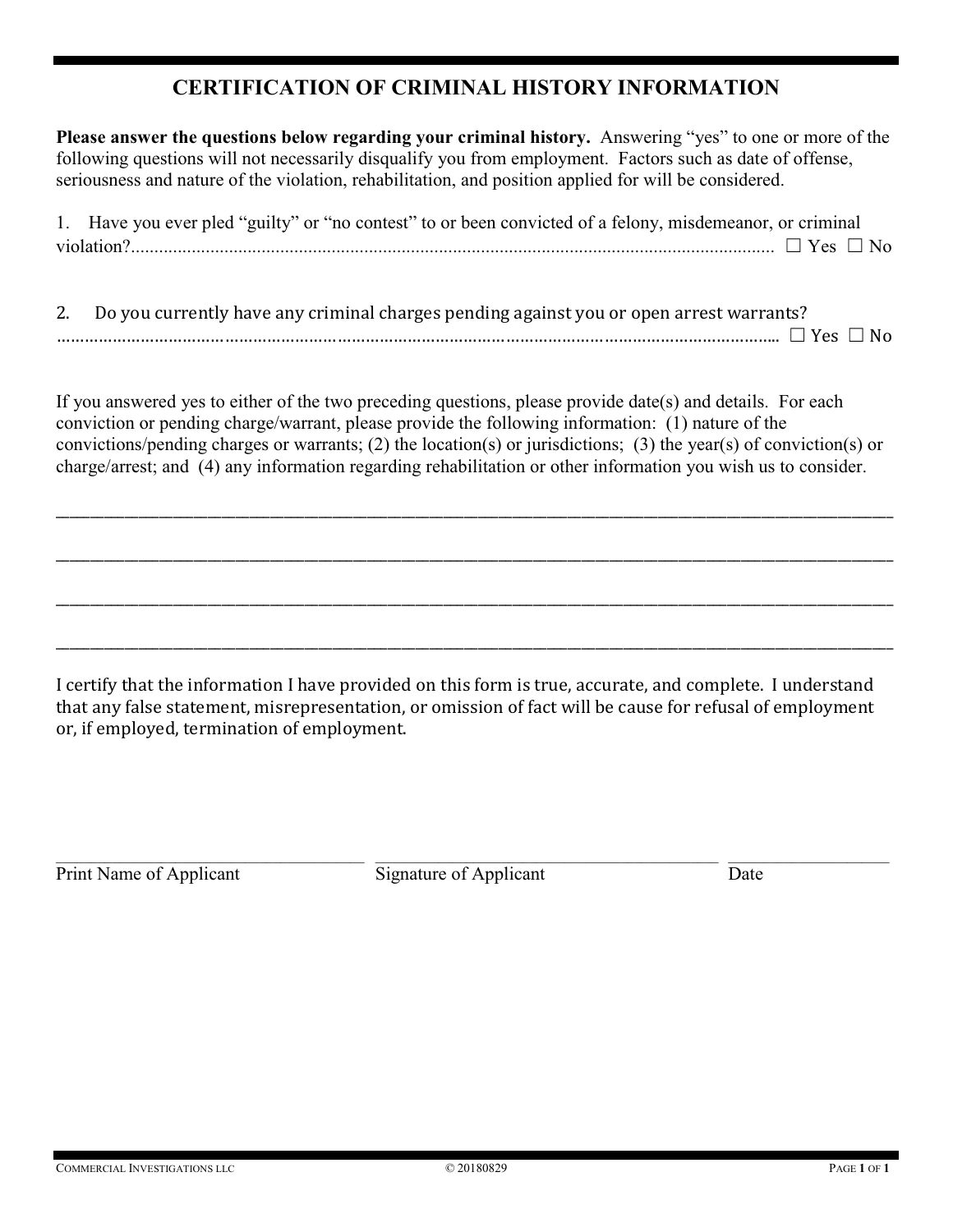#### **BACKGROUND INVESTIGATION CONSENT FORM DISCLOSURE**

**DISCLOSURE** A consumer report or an investigative consumer report may be obtained for employment purposes from a consumer reporting agency. The term employment purposes is broadly defined to include independent contractor and volunteer statuses. Such reports may include information as to your character, general reputation, personal characteristics, and mode of living. Also, subsequent reports may be requested during the course of your employment. This disclosure is given to you in compliance with the Federal Fair Credit Reporting Act (FCRA) and applicable state law. You have the right to request additional disclosures as to the nature and scope of the investigation. Such request must be made in writing.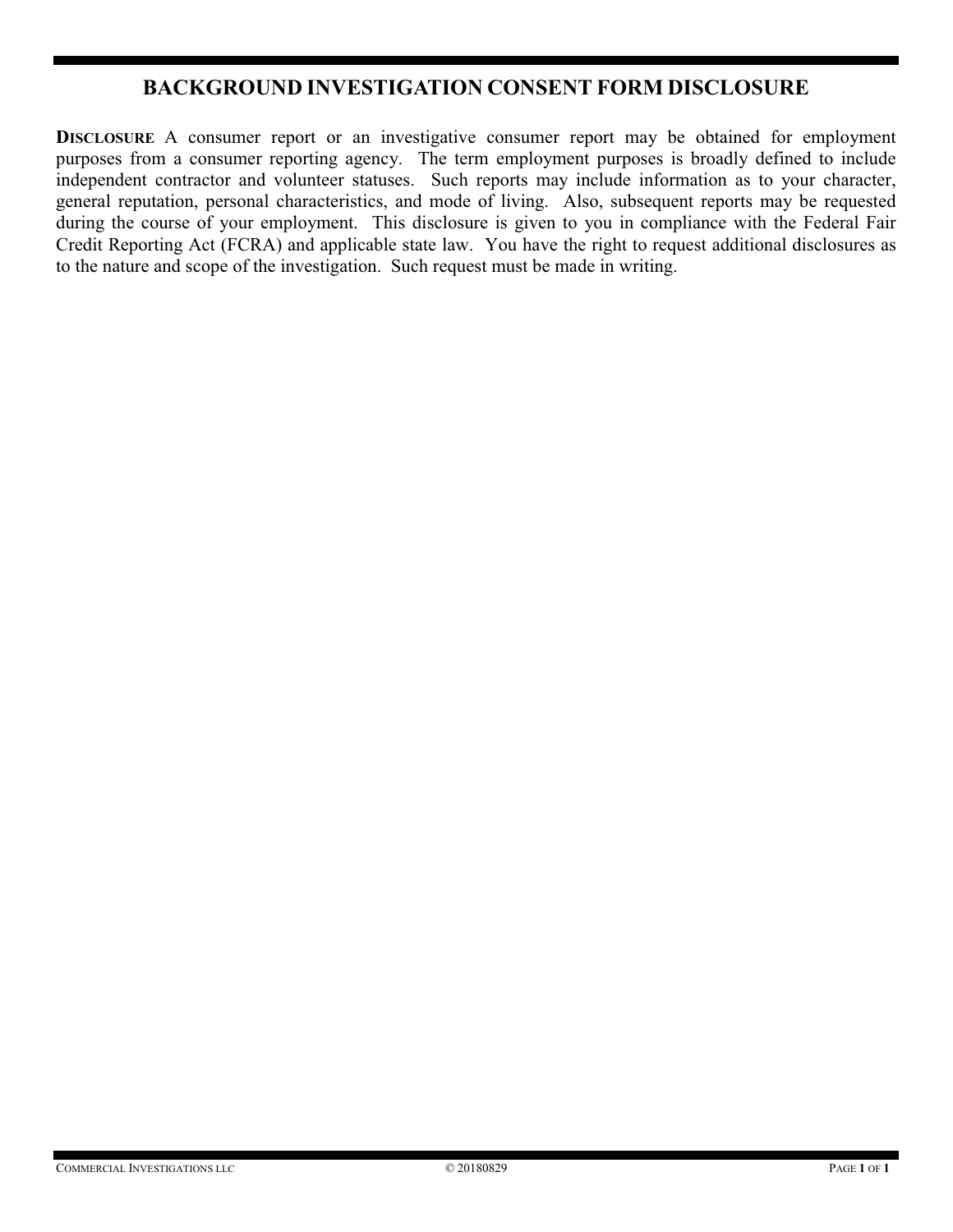#### **BACKGROUND INVESTIGATION CONSENT FORM AUTHORIZATION**

**AUTHORIZATION** I hereby give permission to verify the information submitted by me and to conduct a background investigation on me. I understand this may include social security number verification and address history, criminal history, driving history, a credit report, education history, license/certification verification, past employment information, reference checks, and/or any other public records. I authorize the complete release of these records.

Print Name of Applicant Signature of Applicant Date

\_\_\_\_\_\_\_\_\_\_\_\_\_\_\_\_\_\_\_\_\_\_\_\_\_\_\_\_\_\_\_\_\_\_\_\_\_\_\_\_\_\_\_\_ \_\_\_\_\_\_\_\_\_\_\_\_\_\_\_\_\_\_\_\_\_\_\_\_\_\_\_\_\_\_\_\_\_\_\_\_\_\_\_\_\_\_\_\_\_\_\_\_\_ \_\_\_\_\_\_\_\_\_\_\_\_\_\_\_\_\_\_\_\_\_\_\_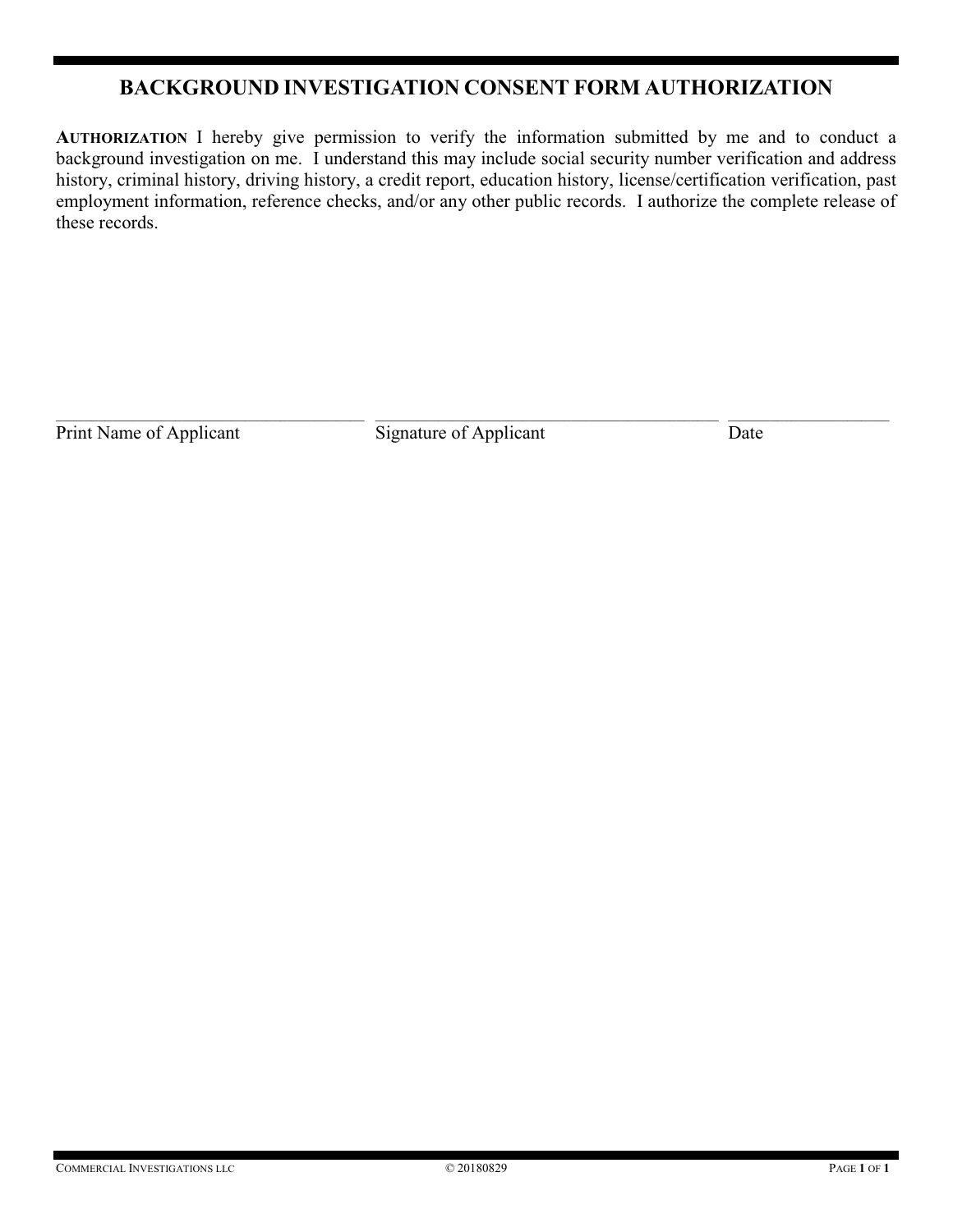Para información en español, visite www.consumerfinance.gov/learnmore o escribe al Consumer Financial Protection Bureau, 1700 G Street N.W., Washington, DC 20552.

#### A Summary of Your Rights Under the Fair Credit Reporting Act

The federal Fair Credit Reporting Act (FCRA) promotes the accuracy, fairness, and privacy of information in the files of consumer reporting agencies. There are many types of consumer reporting agencies, including credit bureaus and specialty agencies (such as agencies that sell information about check writing histories, medical records, and rental history records). Here is a summary of your major rights under the FCRA. For more information, including information about additional rights, go to www.consumerfinance.gov/learnmore or write to: Consumer Financial Protection Bureau, 1700 G Street N.W., Washington, DC 20552.

- $\triangleright$  You must be told if information in your file has been used against you. Anyone who uses a credit report or another type of consumer report to deny your application for credit, insurance, or employment – or to take another adverse action against you – must tell you. and must give you the name, address, and phone number of the agency that provided the information.
- $\triangleright$  You have the right to know what is in your file. You may request and obtain all the information about you in the files of a consumer reporting agency (your "file disclosure"). You will be required to provide proper identification, which may include your Social Security number. In many cases, the disclosure will be free. You are entitled to a free file disclosure if:
	- a person has taken adverse action against you because of information in your credit  $\bullet$ report;
	- you are the victim of identity theft and place a fraud alert in your file;  $\bullet$
	- your file contains inaccurate information as a result of fraud;  $\bullet$
	- you are on public assistance;  $\bullet$
	- you are unemployed but expect to apply for employment within 60 days.  $\bullet$

In addition, all consumers are entitled to one free disclosure every 12 months upon request from each nationwide credit bureau and from nationwide specialty consumer reporting agencies. See www.consumerfinance.gov/learnmore for additional information.

- $\triangleright$  You have the right to ask for a credit score. Credit scores are numerical summaries of your credit-worthiness based on information from credit bureaus. You may request a credit score from consumer reporting agencies that create scores or distribute scores used in residential real property loans, but you will have to pay for it. In some mortgage transactions, you will receive credit score information for free from the mortgage lender.
- $\triangleright$  You have the right to dispute incomplete or inaccurate information. If you identify information in your file that is incomplete or inaccurate, and report it to the consumer reporting agency, the agency must investigate unless your dispute is frivolous. See www.consumerfinance.gov/learnmore for an explanation of dispute procedures.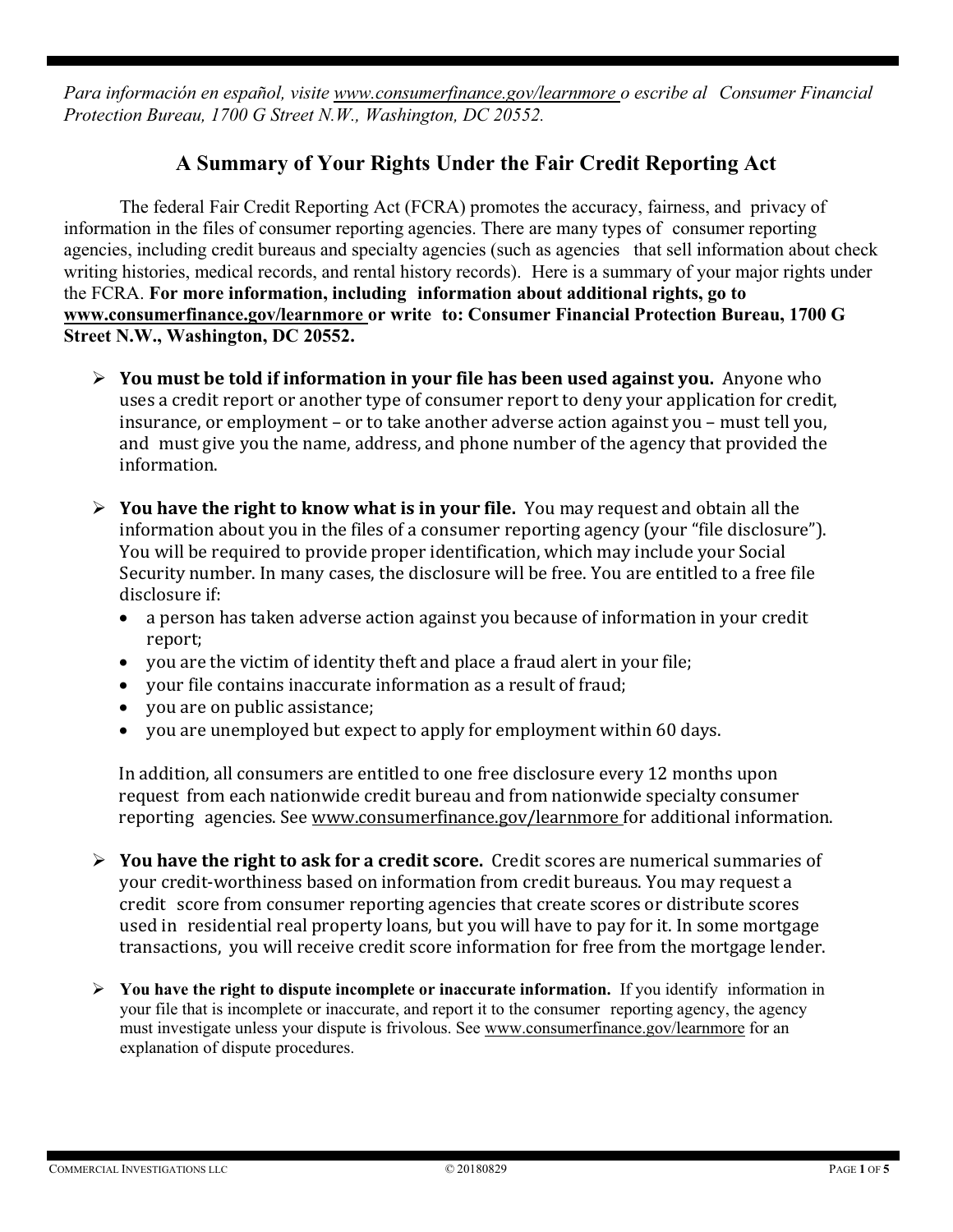- $\triangleright$  Consumer reporting agencies must correct or delete inaccurate, incomplete, or unverifiable information. Inaccurate, incomplete or unverifiable information must be removed or corrected, usually within 30 days. However, a consumer reporting agency may continue to report information it has verified as accurate.
- $\triangleright$  Consumer reporting agencies may not report outdated negative information. In most cases, a consumer reporting agency may not report negative information that is more than seven years old, or bankruptcies that are more than 10 years old.
- $\triangleright$  **Access to your file is limited.** A consumer reporting agency may provide information about you only to people with a valid need -- usually to consider an application with a creditor, insurer, employer, landlord, or other business. The FCRA specifies those with a valid need for access.
- $\triangleright$  You must give your consent for reports to be provided to employers. A consumer reporting agency may not give out information about you to your employer, or a potential employer, without your written consent given to the employer. Written consent generally is not required in the trucking industry. For more information, go to www.consumerfinance.gov/learnmore.
- $\triangleright$  You may limit "prescreened" offers of credit and insurance you get based on information in your credit report. Unsolicited "prescreened" offers for credit and insurance must include a toll-free phone number you can call if you choose to remove your name and address from the lists these offers are based on. You may opt out with the nationwide credit bureaus at 1-888-5-OPTOUT (1-888-567-8688).
- $\triangleright$  You may seek damages from violators. If a consumer reporting agency, or, in some cases, a user of consumer reports or a furnisher of information to a consumer reporting agency violates the FCRA, you may be able to sue in state or federal court.
- $\triangleright$  Identity theft victims and active duty military personnel have additional rights. For more information, visit www.consumerfinance.gov/learnmore.

States may enforce the FCRA, and many states have their own consumer reporting laws. In some cases, you may have more rights under state law. For more information, contact your state or local consumer protection agency or your state Attorney General. For information about your federal rights, contact: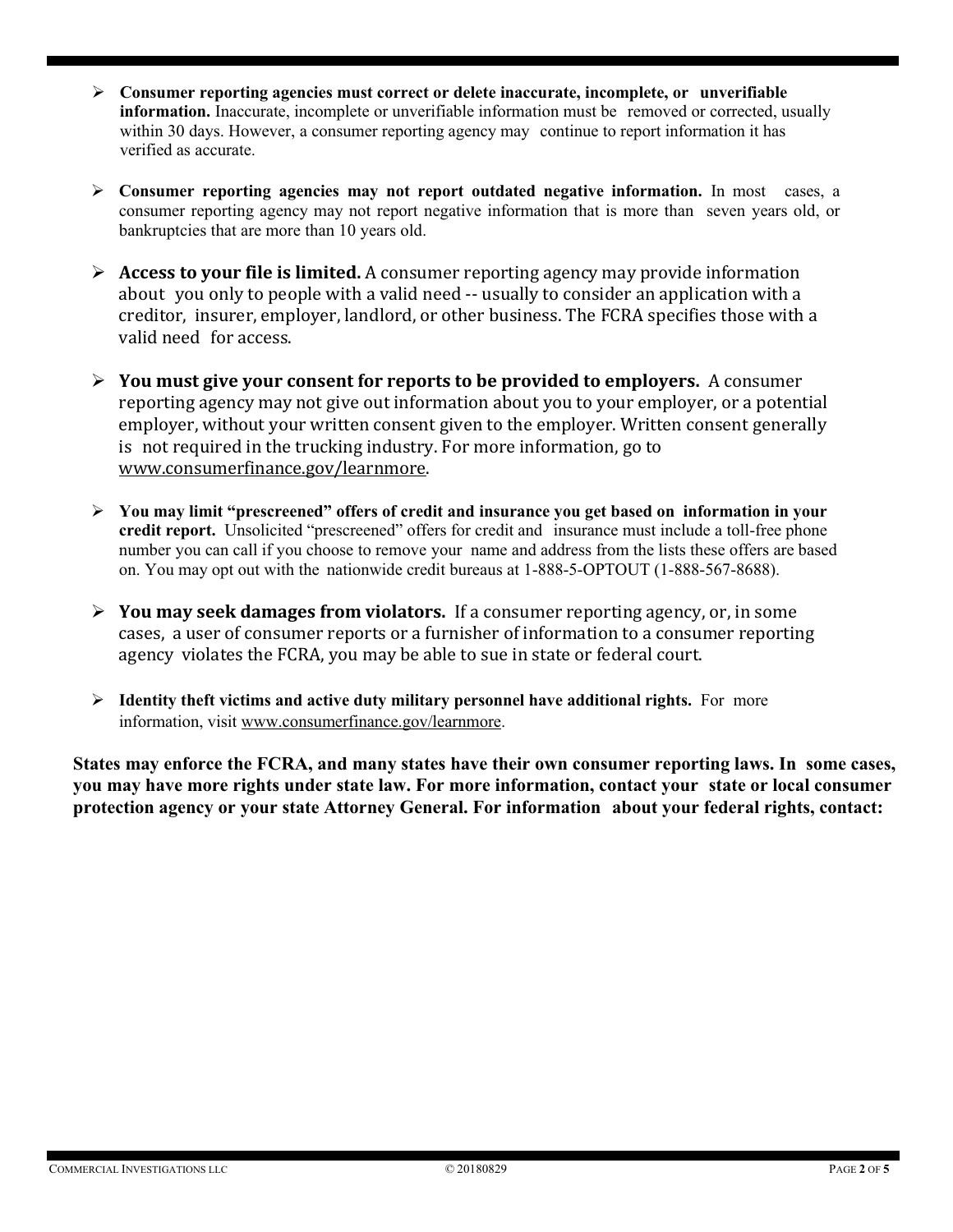| <b>TYPE OF BUSINESS:</b>                                                                                                                                                                                                                                                                                                                                                                                                                             | <b>CONTACT:</b>                                                                                                                                                                                                                             |
|------------------------------------------------------------------------------------------------------------------------------------------------------------------------------------------------------------------------------------------------------------------------------------------------------------------------------------------------------------------------------------------------------------------------------------------------------|---------------------------------------------------------------------------------------------------------------------------------------------------------------------------------------------------------------------------------------------|
| 1.a. Banks, savings associations, and credit                                                                                                                                                                                                                                                                                                                                                                                                         | a. Consumer Financial Protection Bureau 1700 G.                                                                                                                                                                                             |
| unions with total assets of over \$10 billion and                                                                                                                                                                                                                                                                                                                                                                                                    | Street N.W.                                                                                                                                                                                                                                 |
| their affiliates                                                                                                                                                                                                                                                                                                                                                                                                                                     | Washington, DC 20552                                                                                                                                                                                                                        |
|                                                                                                                                                                                                                                                                                                                                                                                                                                                      |                                                                                                                                                                                                                                             |
| b. Such affiliates that are not banks, savings                                                                                                                                                                                                                                                                                                                                                                                                       | b. Federal Trade Commission: Consumer                                                                                                                                                                                                       |
| associations, or credit unions also should list,                                                                                                                                                                                                                                                                                                                                                                                                     | Response Center – FCRA                                                                                                                                                                                                                      |
| in addition to the CFPB:                                                                                                                                                                                                                                                                                                                                                                                                                             | Washington, DC 20580                                                                                                                                                                                                                        |
|                                                                                                                                                                                                                                                                                                                                                                                                                                                      | $(877)$ 382-4357                                                                                                                                                                                                                            |
| 2. To the extent not included in item 1 above:                                                                                                                                                                                                                                                                                                                                                                                                       |                                                                                                                                                                                                                                             |
| a. National banks, federal savings associations,<br>and federal branches and federal agencies of<br>foreign banks<br>b. State member banks, branches and agencies of<br>foreign banks (other than federal branches,<br>federal agencies, and Insured State Branches of<br>Foreign Banks), commercial lending companies<br>owned or controlled by foreign banks, and<br>organizations operating under section 25 or 25A<br>of the Federal Reserve Act | a. Office of the Comptroller of the Currency<br><b>Customer Assistance Group</b><br>1301 McKinney Street, Suite 3450<br>Houston, TX 77010-9050<br>b. Federal Reserve Consumer Help Center<br>P.O. Box. 1200 Minneapolis,<br><b>MN 55480</b> |
| c. Nonmember Insured Banks, Insured State<br>Branches of Foreign Banks, and insured state<br>savings associations                                                                                                                                                                                                                                                                                                                                    | c. FDIC Consumer Response Center 1100<br>Walnut Street, Box #11 Kansas City, MO<br>64106                                                                                                                                                    |
| d. Federal Credit Unions                                                                                                                                                                                                                                                                                                                                                                                                                             | d. National Credit Union Administration Office<br>of Consumer Protection (OCP) Division of<br>Consumer Compliance and Outreach (DCCO)<br>1775 Duke Street<br>Alexandria, VA 22314                                                           |
| 3. Air carriers                                                                                                                                                                                                                                                                                                                                                                                                                                      | Asst. General Counsel for Aviation<br>Enforcement & Proceedings<br><b>Aviation Consumer Protection Division</b><br>Department of Transportation<br>1200 New Jersey Avenue, S.E.<br>Washington, DC 20423                                     |
| 4. Creditors Subject to the Surface                                                                                                                                                                                                                                                                                                                                                                                                                  | Office of Proceedings, Surface Transportation Board                                                                                                                                                                                         |
| <b>Transportation Board</b>                                                                                                                                                                                                                                                                                                                                                                                                                          | Department of Transportation 395 E                                                                                                                                                                                                          |
|                                                                                                                                                                                                                                                                                                                                                                                                                                                      | Street, S.W. Washington, DC 20423                                                                                                                                                                                                           |
|                                                                                                                                                                                                                                                                                                                                                                                                                                                      |                                                                                                                                                                                                                                             |
| 5. Creditors Subject to the Packers and                                                                                                                                                                                                                                                                                                                                                                                                              | <b>Nearest Packers and Stockyards</b>                                                                                                                                                                                                       |
| Stockyards Act, 1921                                                                                                                                                                                                                                                                                                                                                                                                                                 | Administration area supervisor                                                                                                                                                                                                              |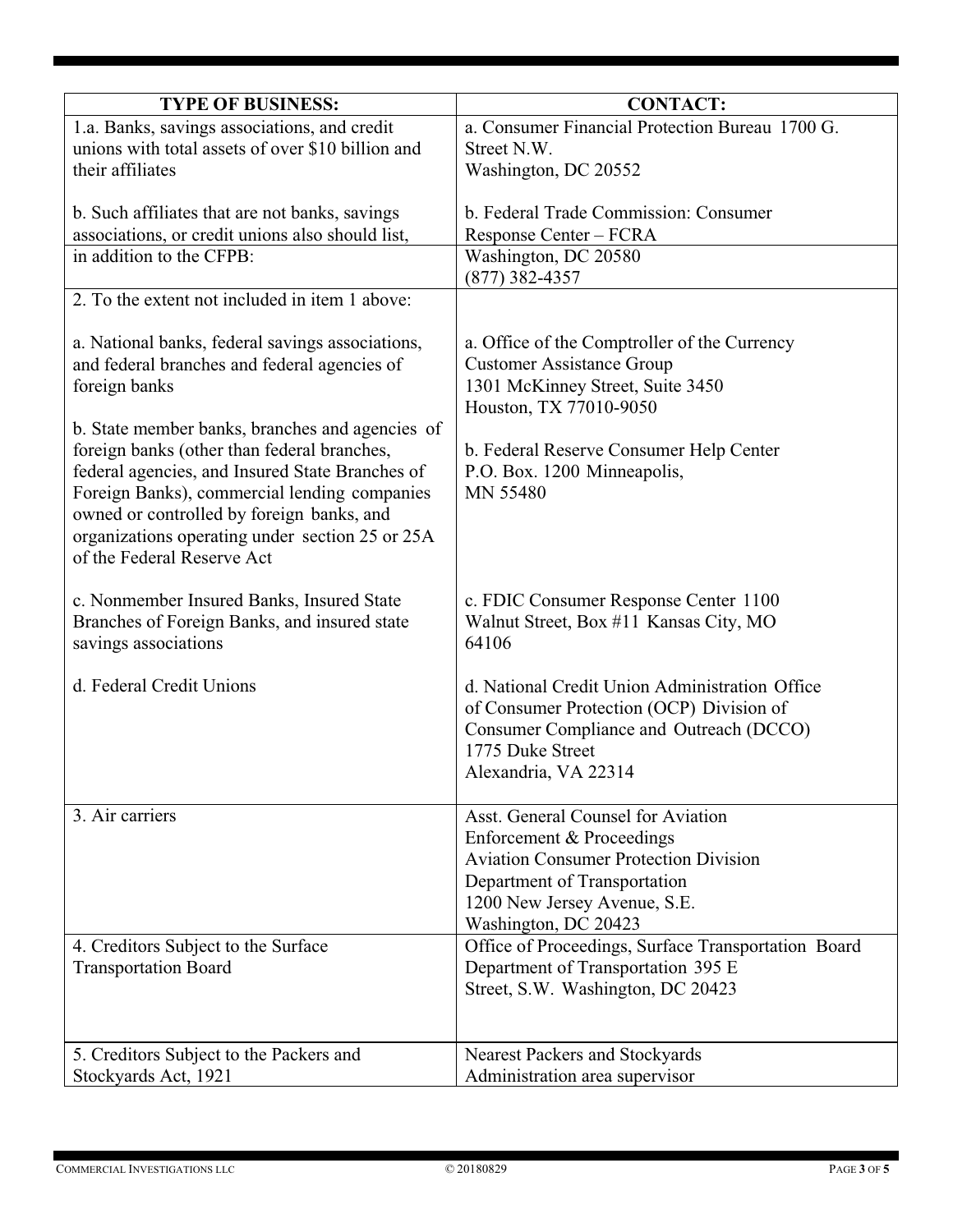| 6. Small Business Investment Companies         | Associate Deputy Administrator for Capital Access<br>United States Small Business Administration 409<br>Third Street, S.W., 8 <sup>th</sup> Floor Washington, DC 20549 |
|------------------------------------------------|------------------------------------------------------------------------------------------------------------------------------------------------------------------------|
| 7. Brokers and Dealers                         | Securities and Exchange Commission 100 F                                                                                                                               |
|                                                | Street, N.E.                                                                                                                                                           |
|                                                | Washington, DC 20549                                                                                                                                                   |
| 8. Federal Land Banks, Federal Lank Bank       | Farm Credit Administration 1501                                                                                                                                        |
| Associations, Federal Intermediate Credit      | Farm Credit Drive McLean, VA                                                                                                                                           |
| Banks, and Production Credit Associations      | 22102-5090                                                                                                                                                             |
| 9. Retailers, Finance Companies, and All Other | FTC Regional Office for region in which the creditor                                                                                                                   |
| <b>Creditors Not Listed Above</b>              | operates or Federal Trade Commission: Consumer                                                                                                                         |
|                                                | Response Center - FCRA                                                                                                                                                 |
|                                                | Washington, DC 20580                                                                                                                                                   |
|                                                | $(877)$ 382-4357                                                                                                                                                       |
|                                                |                                                                                                                                                                        |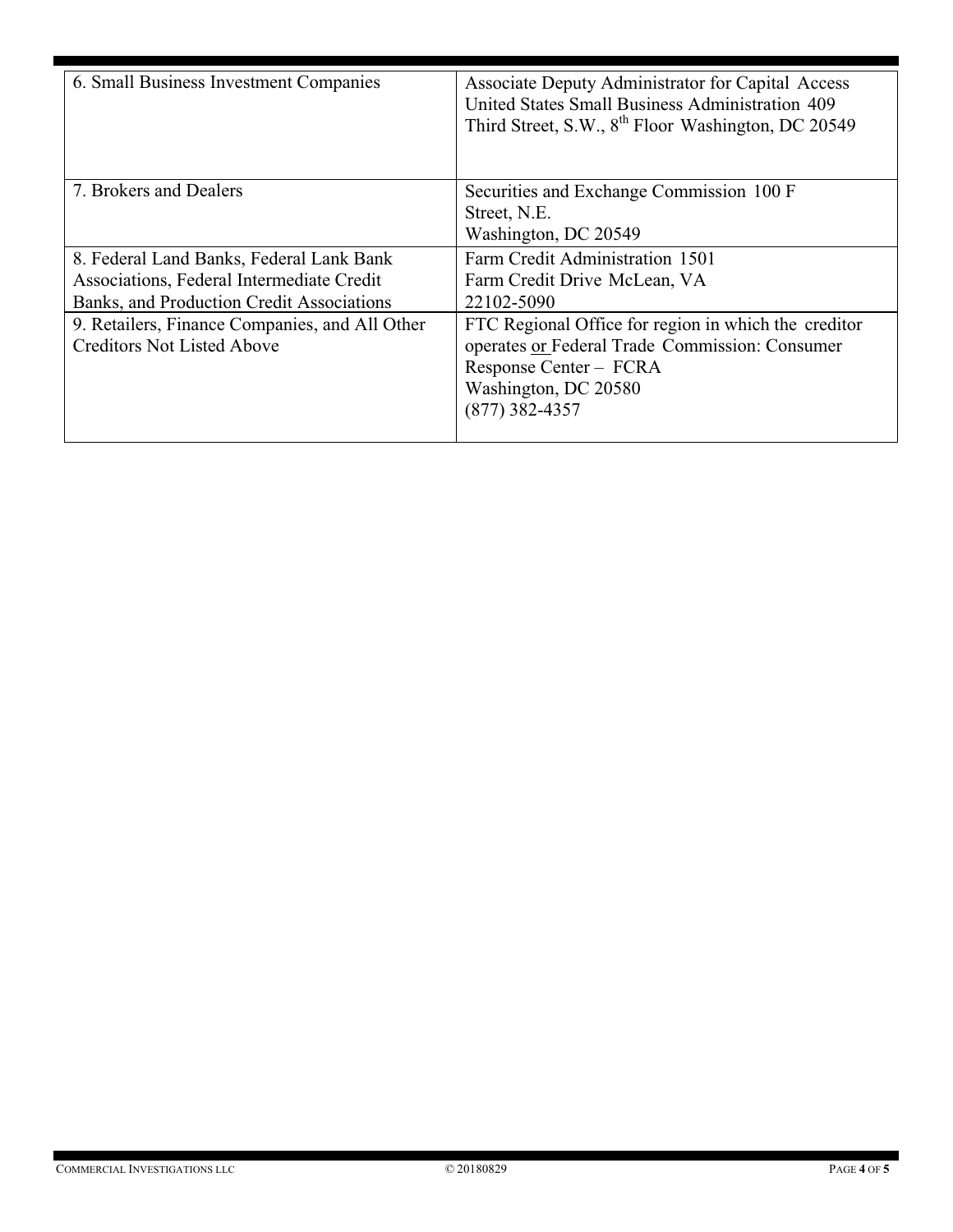#### **CONSUMERS HAVE THE RIGHT TO OBTAIN A SECURITY FREEZE**

You have a right to place a "security freeze" on your credit report, which will prohibit a consumer reporting agency from releasing information in your credit report without your express authorization. The security freeze is designed to prevent credit, loans, and services from being approved in your name without your consent. However, you should be aware that using a security freeze to take control over who gets access to the personal and financial information in your credit report may delay, interfere with, or prohibit the timely approval of any subsequent request or application you make regarding a new loan, credit, mortgage, or any other account involving the extension of credit.

As an alternative to a security freeze, you have the right to place an initial or extended fraud alert on your credit file at no cost. An initial fraud alert is a 1-year alert that is placed on a consumer's credit file. Upon seeing a fraud alert display on a consumer's credit file, a business is required to take steps to verify the consumer's identity before extending new credit. If you are a victim of identity theft, you are entitled to an extended fraud alert, which is a fraud alert lasting 7 years.

A security freeze does not apply to a person or entity, or its affiliates, or collection agencies acting on behalf of the person or entity, with which you have an existing account that requests information in your credit report for the purposes of reviewing or collecting the account. Reviewing the account includes activities related to account maintenance, monitoring, credit line increases, and account upgrades and enhancements.

 $\triangleright$  You may request a security freeze by contacting by calling the following toll-free telephone  $number(s)$ :

TransUnion: 888-909-8872 Experian: 888-397-3742 Equifax: 800-685-1111 (NY residents please call 1-800-349-9960)

TransUnion, Experian and Equifax can also be reached at the following addresses:

TransUnion LLC  $P O Box 2000$ Chester, PA 19016 https://freeze.transunion.com

**Experian Security Freeze** P.O. Box 9554 Allen, TX 75013 www.experian.com/freeze

**Equifax Security Freeze** P.O. Box 105788 Atlanta, GA 30348 https://www.freeze.equifax.com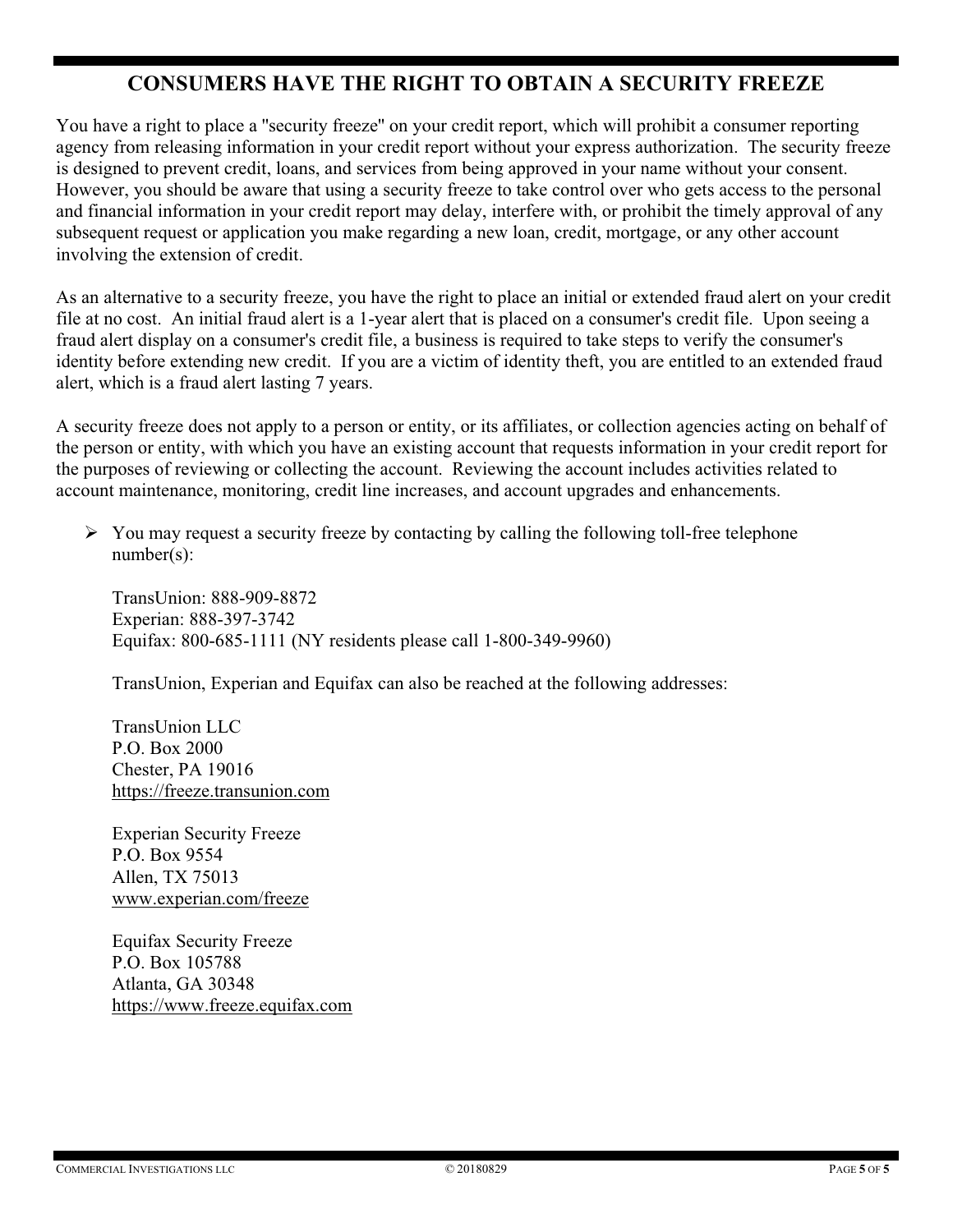#### **BACKGROUND INVESTIGATION ACKNOWLEDGEMENT**

**ACKNOWLEDGEMENT** I acknowledge receiving a summary of my rights under the FCRA and various state and other law disclosures.

**CALIFORNIA, MINNESOTA, NEW JERSEY, AND OKLAHOMA APPLICANTS ONLY** I wish to receive a free copy of any Consumer Report and/or Investigative Consumer Report if one is obtained.  $\Box$  (Check the box.) Please refer to the Fair Credit Reporting Act and the California Investigative Consumer Reporting Agencies Act for your specific rights.

**NEW YORK APPLICANTS ONLY** I acknowledge receiving a copy of NYS Corrections Law Article 23-A. I understand that upon written request, I will be informed whether or not a consumer report was requested, and if such a report was requested, the name and address of the consumer reporting agency furnishing the report. Also, that I may inspect and receive a copy of the report by contacting that agency.

**NEW YORK CITY APPLICANTS ONLY** I acknowledge and authorize you to provide any notices required by federal, state or local law to me at the address(es) and / or email address(es) you provided.

By my signature below, I certify the information I provided on this form is true and correct and will be valid for any reports that may be requested by or on behalf of you.

By signing below, you authorize obtaining a background reports on you throughout your employment, independent contractor, or volunteer status.

\_\_\_\_\_\_\_\_\_\_\_\_\_\_\_\_\_\_\_\_\_\_\_\_\_\_\_\_\_\_\_\_\_\_\_\_\_\_\_\_\_\_\_\_ \_\_\_\_\_\_\_\_\_\_\_\_\_\_\_\_\_\_\_\_\_\_\_\_\_\_\_\_\_\_\_\_\_\_\_\_\_\_\_\_\_\_\_\_\_\_\_\_\_ \_\_\_\_\_\_\_\_\_\_\_\_\_\_\_\_\_\_\_\_\_\_\_ Print Name of Applicant Date of Applicant Signature of Applicant Date Date Date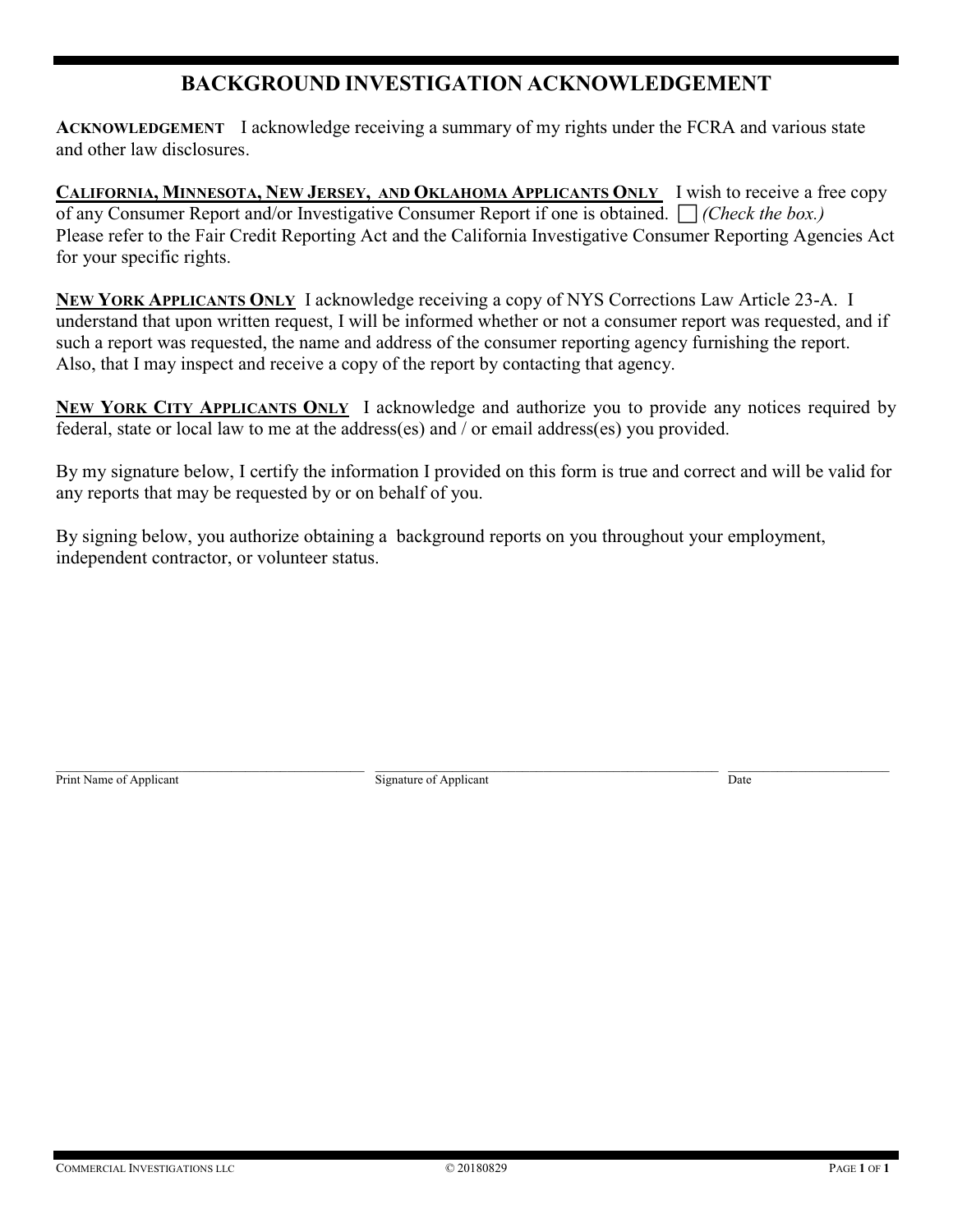### **BACKGROUND INVESTIGATION STATE AND OTHER LAW DISCLOSURES**

If you reside in, or are seeking work in any of the following states and the European Union, please review these additional notices:

**California:** You have the right to view your file that a Consumer Reporting Agency holds. By providing proper identification and duplication cost, you may obtain a copy of this information in person at the Consumer Reporting Agency's regular business hours and after providing reasonable notice for your request. Additionally, you can make the same request via mail or request a summary of the file over the phone. The Consumer Reporting Agency can assist you in understanding your file, including coded information. You are allowed to have one additional person accompany you so long as they provide proper identification.

**Maine:** You have the right to ask and know whether a company ordered a background investigation on you. You can request the name, address, and telephone number of the nearest Consumer Reporting Agency office. Your request will be processed and sent to you in 5 business days.

**Minnesota:** You have the right in most circumstances to submit a written request to the consumer reporting agency for a complete and accurate disclosure of the nature and scope of any consumer report the Company ordered about you. The consumer reporting agency must provide you with this disclosure within 5 days after (i) its receipt of your request or (ii) the date the report was requested by the Company, whichever date is later.

**Massachusetts:** You have the right to obtain a copy of any of your consumer reports that your company has ordered on you by contacting the Consumer Reporting Agency for a free copy.

**New Jersey:** You have the right to submit a request to the consumer reporting agency for a copy of any investigative consumer report the Company requested about you.

**New York:** By submitting a written request, you can learn whether a company has run a background investigation on you. You are allowed to inspect and order a copy of the report by directly contacting the Consumer Reporting Agency. If you have been convicted of one or more criminal offenses, you can request the company to provide a written statement declaring the reasons for the refusal of hire. This statement must be provided to you within 30 days of your request.

**Washington State:** After submitting a written request and waiting a reasonable amount of time after receiving the disclosure, you have the right to receive a complete and accurate disclosure of the nature and scope of any "investigative" consumer reports requested by an agency. The Washington Fair Credit Reporting Act requires Consumer Reporting Agencies to provide you a summary of your rights and remedies upon request. Any information requested by a company that deals with credit worthiness, credit standing, or capacity is justified in order for employers to evaluate whether you present a risk for theft or dishonest behavior for the job you are being considered for.

**Applicants with Personal Data from Outside the USA Only:** I acknowledge receipt of the European Union Data Privacy Notice and certify that I have read and understand the document.

\_\_\_\_\_\_\_\_\_\_\_\_\_\_\_\_\_\_\_\_\_\_\_\_\_\_\_\_\_\_\_\_\_\_\_\_\_\_\_\_\_\_\_\_ \_\_\_\_\_\_\_\_\_\_\_\_\_\_\_\_\_\_\_\_\_\_\_\_\_\_\_\_\_\_\_\_\_\_\_\_\_\_\_\_\_\_\_\_\_\_\_\_\_ \_\_\_\_\_\_\_\_\_\_\_\_\_\_\_\_\_\_\_\_\_\_\_ Print Name of Applicant Date of Applicant Signature of Applicant Date Date Date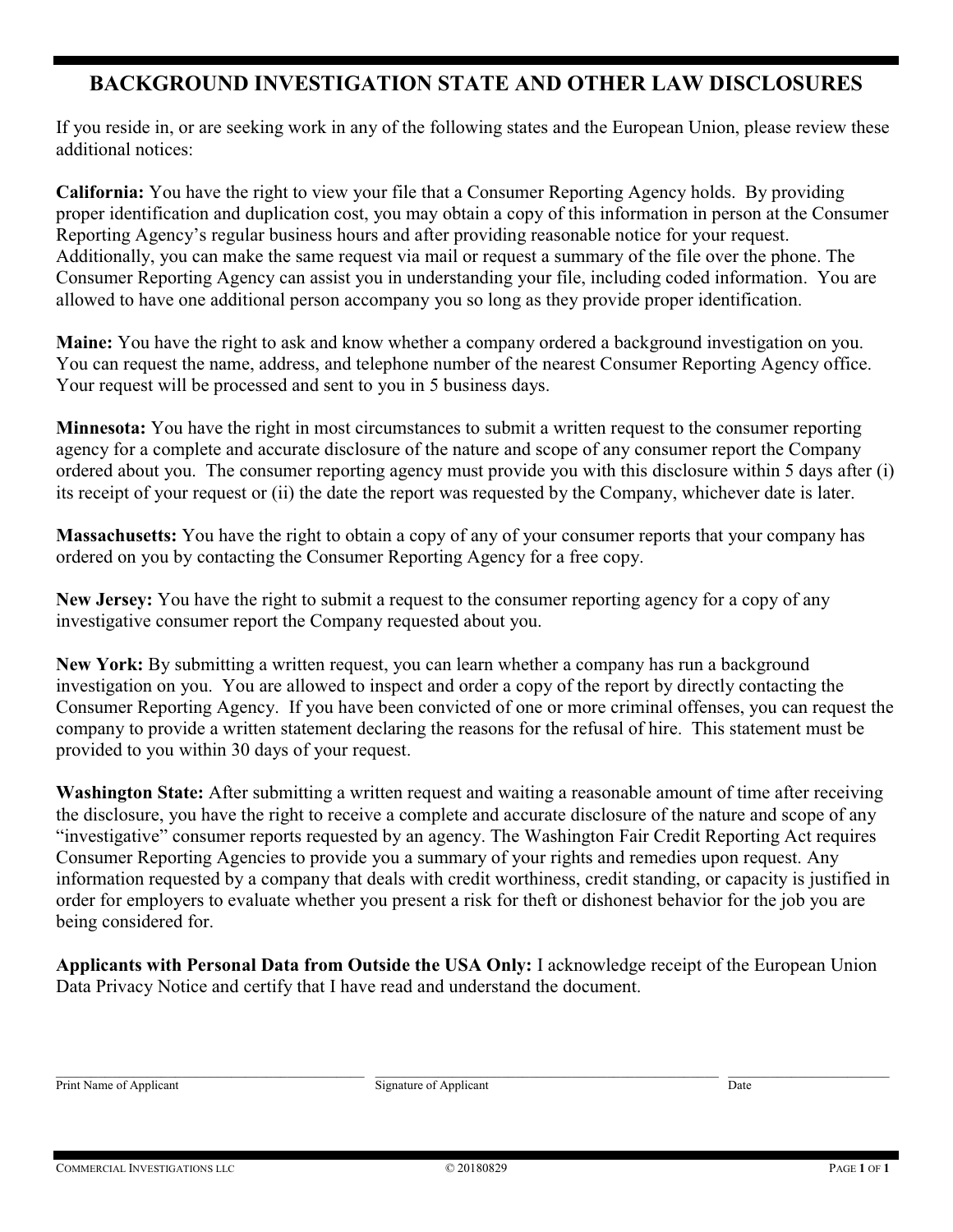

Name DATE Address 1 Address 2

Dear

Welcome to the Volunteer Team of the Friends of the Saratoga Library Book Shop! We look forward to you being a part of our Volunteer Team and hope you will enjoy supporting our mission to provide books and media items for sale to our local community while helping fund many of the diverse services that our library offers.

As part of your orientation package, I am enclosing the following:

Volunteer Position Description Code of Conduct and Volunteer Guidelines Overview of the Friends of the Saratoga Springs Library

As Manager, I will provide specific training to help you feel comfortable in doing your tasks and acquaint you with some other volunteers on our team.

I am pleased to have you join our Volunteer Team and hope you will find it both enjoyable and rewarding. If you have any questions or need clarification of any of the orientation materials, don't hesitate to contact me.

Sincerely,

Jeff Budge, Mgr. The Friends Bookshop 49 Henry St. Saratoga Springs, NY 12866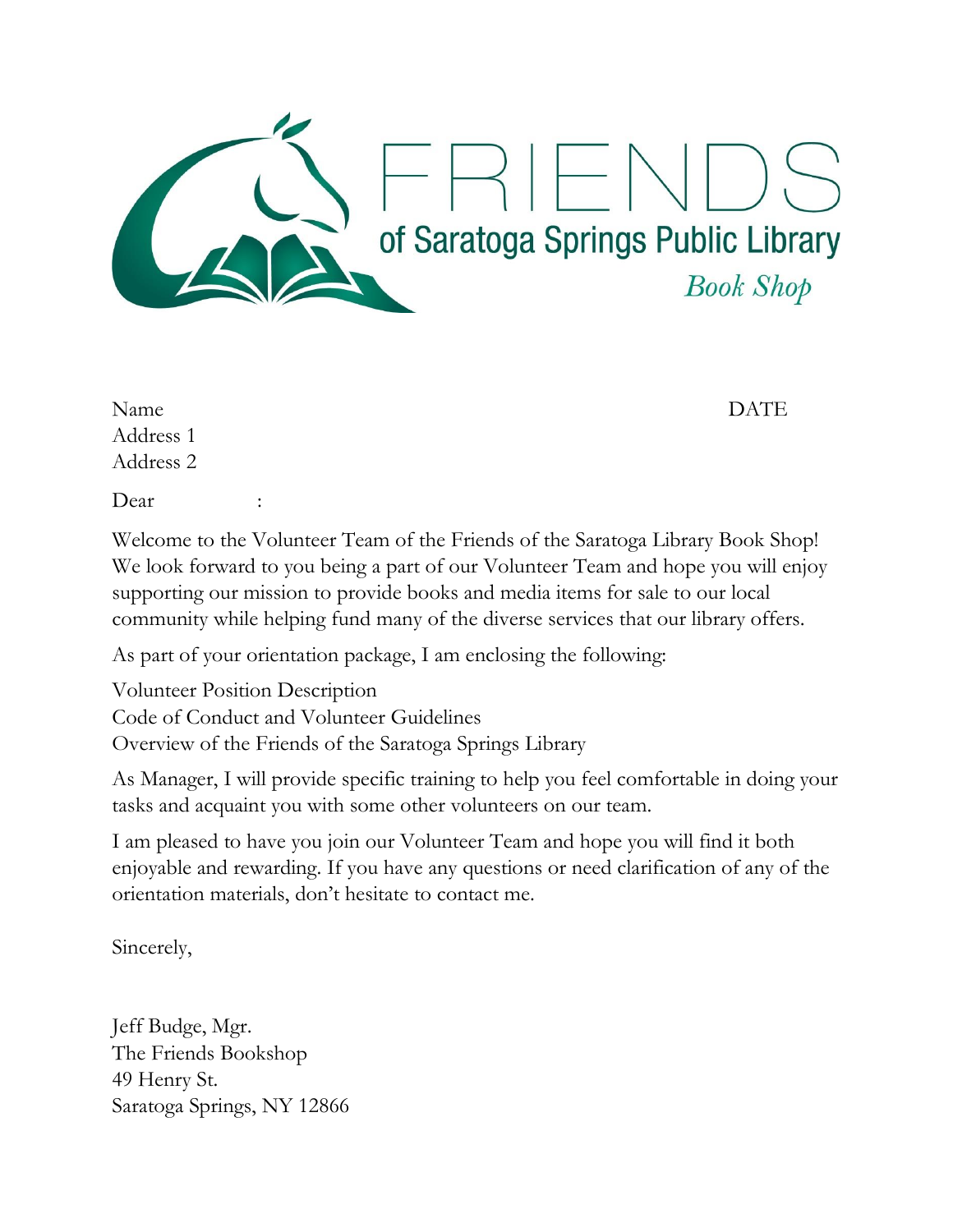#### **VOLUNTEER CODE OF CONDUCT & GUIDELINES 2017**

The Friends Book Shop is a great place to work. Located in the Saratoga Springs Public Library, we enjoy a diverse patron clientele, and we participate actively in the community. Our volunteers are the face of the Friends of the Saratoga Springs Public Library. The image we project is important, not only for sales but for continued interaction with the public.

#### **Workplace Standards**

The Book Shop management has assembled a great team of volunteers for the Friends Bookshop. The essential functions of the shop-- shelving, pricing, sorting, and sales-- are fully staffed by these individuals. The Book Shop Manager will designate and direct work assignments.

Maintaining a high level of service requires consistent professional standards in a stable working environment designed to make all volunteer jobs enjoyable. Working together, our volunteer staff brings a multiplicity of skills to keep the Friends Book Shop functioning smoothly.

Our competent volunteers work to provide responsive and knowledgeable services to patrons of the shop. They exhibit courteous behavior to all while on the Library premises, ensuring that the Book Shop maintains a facility that is a source of pride to the local community.

The Friends of the Saratoga Springs Public Library appreciates you volunteering your services to the Book Shop and our membership efforts. While working with us, you agree to abide by the rules of conduct governing the volunteers of the Book Shop.

#### **Code of Conduct**

The Book Shop is committed to maintaining a workplace free from negative, aggressive and inappropriate behaviors. We aim to provide high quality service in an atmosphere of openness, safety and equality. We expect each volunteer to conduct himself or herself in a manner appropriate to the best interests of the Library.

All volunteers and patrons are to be treated with dignity and respect.

Complaints of negative and inappropriate workplace behaviors will be taken seriously and will be addressed by the Manager.

Conduct that interferes with the operation of the shop or discredits the Friends of the Library or the Book Shop of the Library will not be tolerated.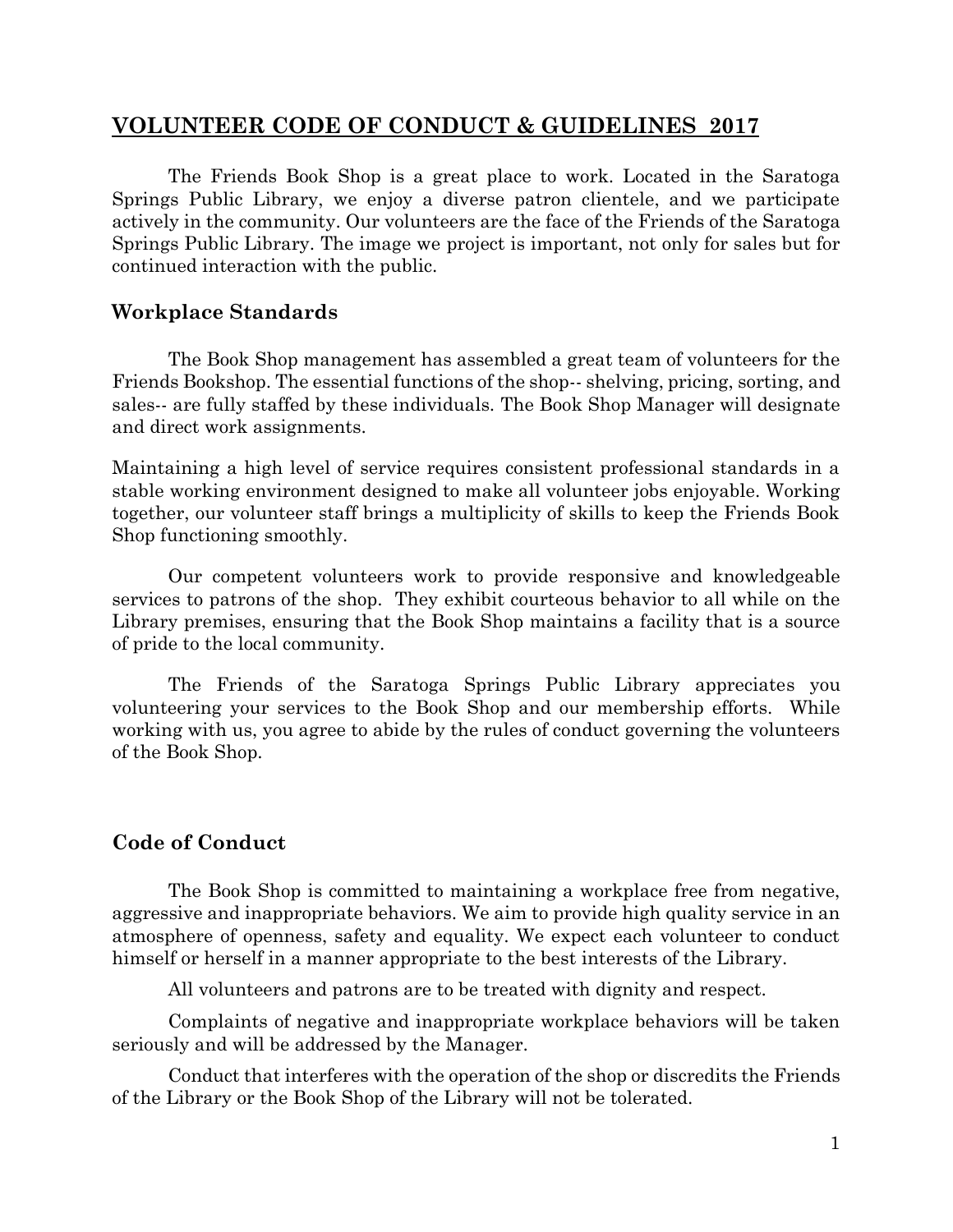#### **Volunteer Guidelines**

- 1. Focus on your duties. Avoid distractions, such as using a handheld device, talking on the phone or socializing with friends.
- 2. Do not bring valuable articles with you. The Friends and the Book Shop are not responsible for lost articles.
- 3. Treat patrons and volunteers in the shop with courtesy and respect. Cooperate with fellow volunteers at all times.
- 4. Arrive on time for volunteer service. If you cannot make a shift on time, notify the Manager as soon as possible.
- 5. Limit eating and drinking while on duty at the cash register.
- 6. Familiarize yourself with the Shop policies outlined in the two Volunteer Handbooks: *Cashiering* and *Shop & Sorting Room.* Understand all relevant policies and procedures within the Shop. Because the policies and procedures in these handbooks may be revised periodically, volunteers will be notified of changes, which they will review periodically in order to ensure the smooth functioning of the shop.
- 7. Maintain confidentiality of all privileged information about fellow volunteers, patrons, or Book Shop business
- 8. Membership and volunteer records that contain personal information (email addresses, phone numbers, etc.) are confidential and may not be shared with or used by anyone unless directed by the manager.
- 9. Problems and conflicts relating to operations of the shop must be addressed and resolved constructively. Problems and/or suggestions for change should be brought to the attention of the Manager.
- 10.Each volunteer must sign to acknowledge reading and understanding this document.

The Manager will address poor performance and/or misconduct. This may include, but is not limited to, documented verbal discussion(s), letters of reprimand, termination of volunteer status and suspension of the Library privileges afforded to Book Shop volunteers.

#### **Benefits**

Volunteering is a great way to give back to your community and to dedicate flexible time without making a full-time commitment. As a thank you for being a volunteer, the following benefits are available after 10 hours of service:

- 1. Volunteers will receive a 50% discount on items purchased from the shop.
- 2. The library will waive late fees on checked-out items.
- **3.** Volunteers will receive recognition from the Friends of the Saratoga Springs Public Library after one year of service.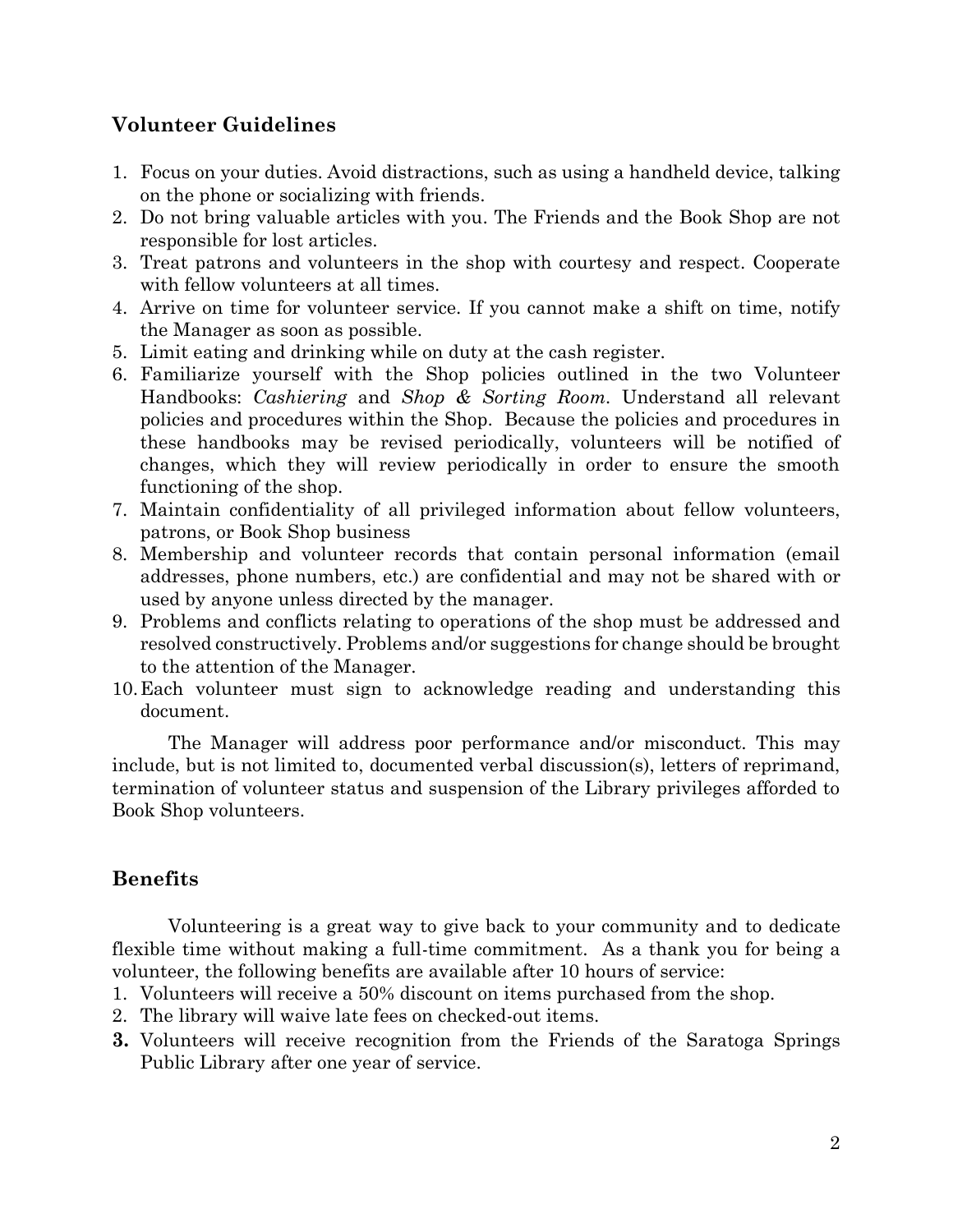I acknowledge that I:

- 1. Have read the Book Shop Code of Conduct & Guidelines.
- 2. Will wear a badge that will be returned each day when I leave the shop.
- 3. Will read the appropriate volunteer manual(s).
- 4. Will record the hours worked in the volunteer sign-in books.

Signed\_\_\_\_\_\_\_\_\_\_\_\_\_\_\_\_\_\_\_\_\_\_\_\_\_\_\_\_\_\_\_\_\_\_\_\_\_\_\_\_\_\_\_\_\_\_\_\_\_\_\_\_\_\_\_\_\_\_\_\_\_\_\_\_\_

Print Name\_\_\_\_\_\_\_\_\_\_\_\_\_\_\_\_\_\_\_\_\_\_\_\_\_\_\_\_\_\_\_\_\_\_\_\_\_\_\_\_\_\_\_\_\_\_\_\_\_\_\_\_\_\_\_\_\_\_\_\_\_

 $\text{Date}$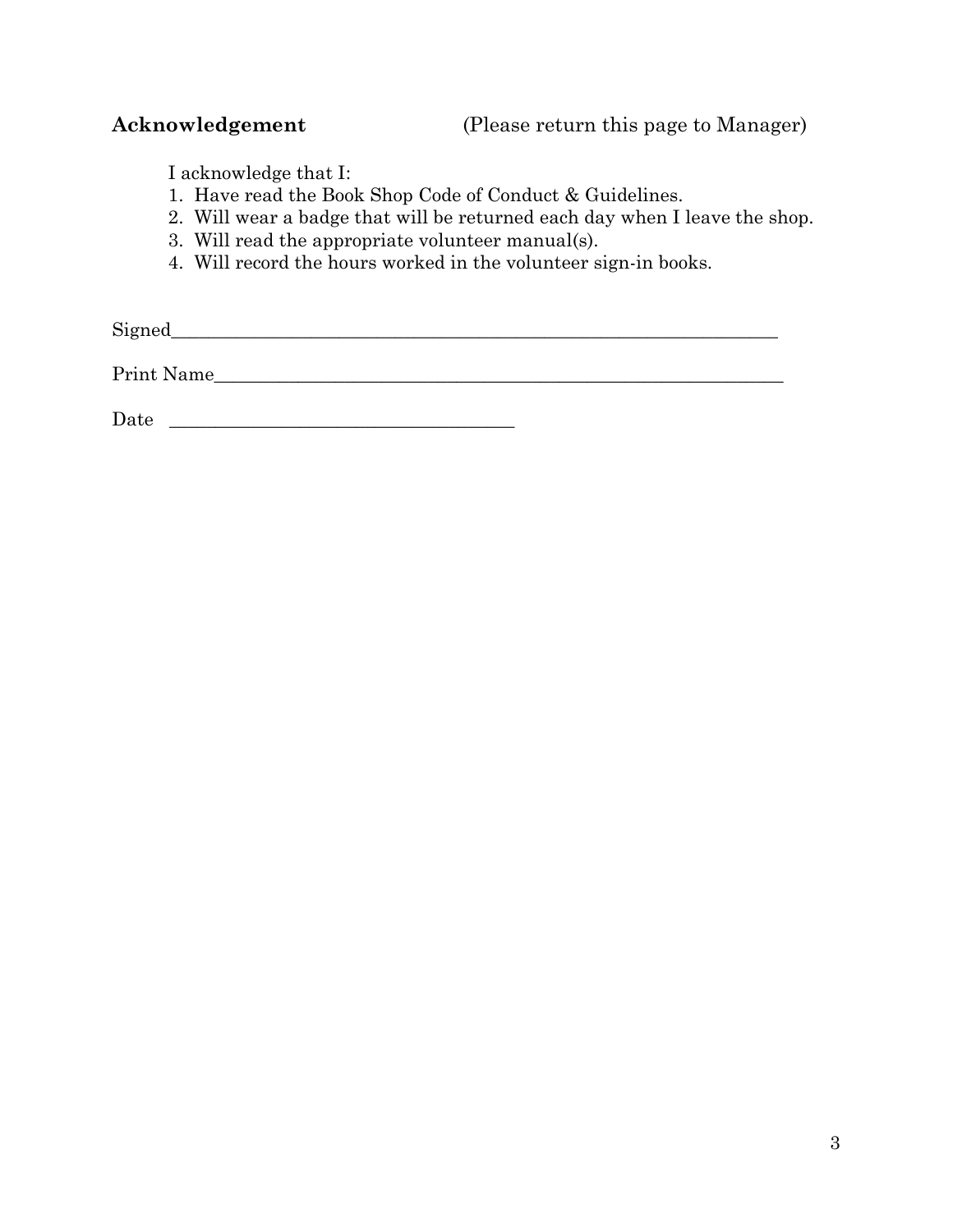

Name DATE Address 1 Address 2

Dear :

Thank you for your interest in being a Volunteer in the Friends Bookshop at the Saratoga Springs Public Library. I am very appreciative of your willingness to be a part of the team that makes the Friends Book Shop and its mission possible.

Currently there are no volunteer opportunities to match your indicated areas of interest or availability; however, we would like to keep your application on file so that if an opportunity should arise we may contact you.

Sincerely

Jeff Budge, Mgr. The Friends Bookshop 49 Henry St. Saratoga Springs, NY 12866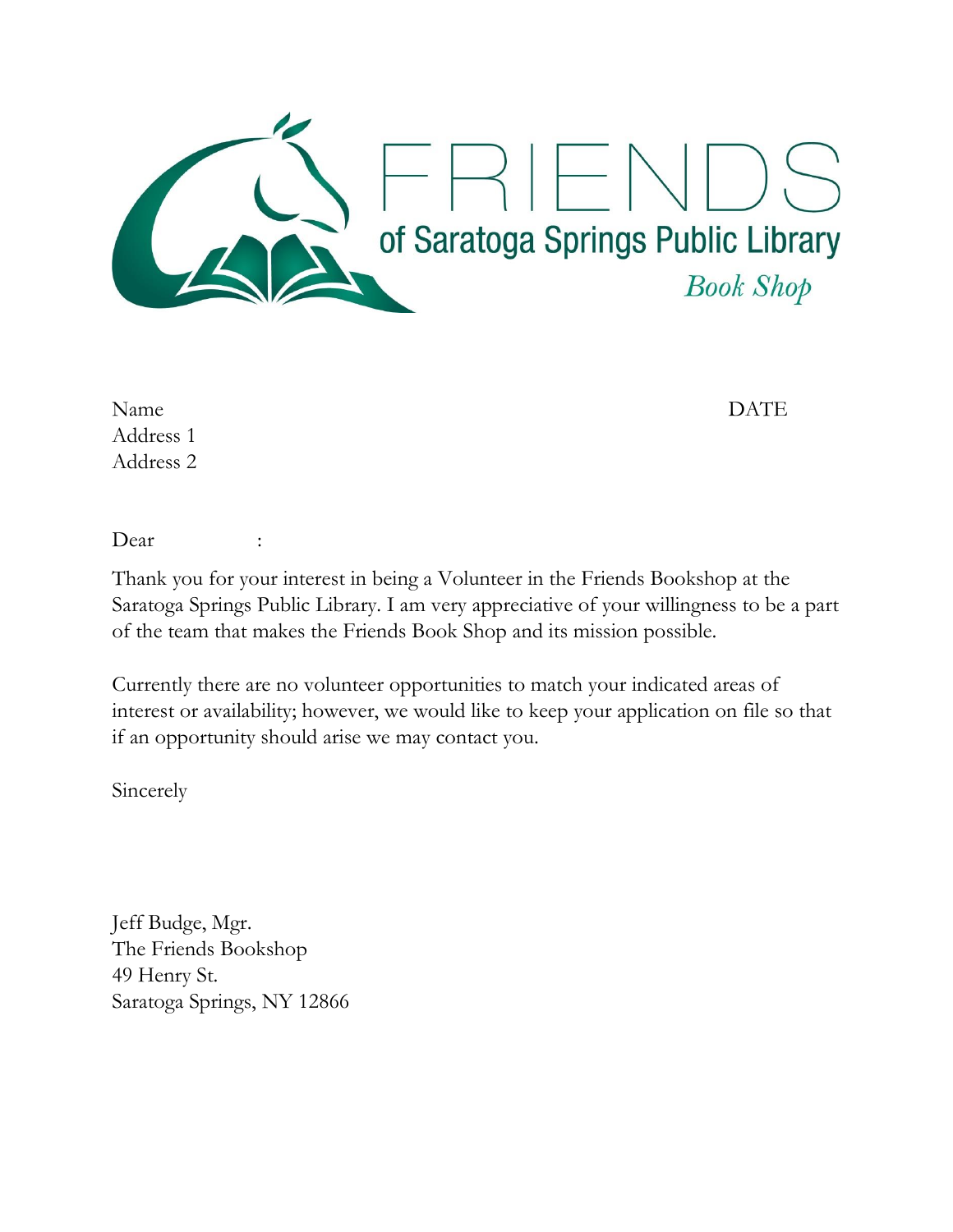

Name DATE Address 1 Address 2

Dear :

In the process of updating and reviewing our volunteer records, we see that you once were a part of our volunteer group and yet have not volunteered with us in over a year. At this time, we will consider you inactive and therefore end any special volunteer privileges you previously enjoyed.

Please contact me if you wish to be considered for current volunteer opportunities.

On behalf of the Friends, thank you for your past volunteer contributions.

Sincerely,

Jeff Budge, Mgr. Friends Book Shop 49 Henry Street Saratoga Springs, N.Y. 12866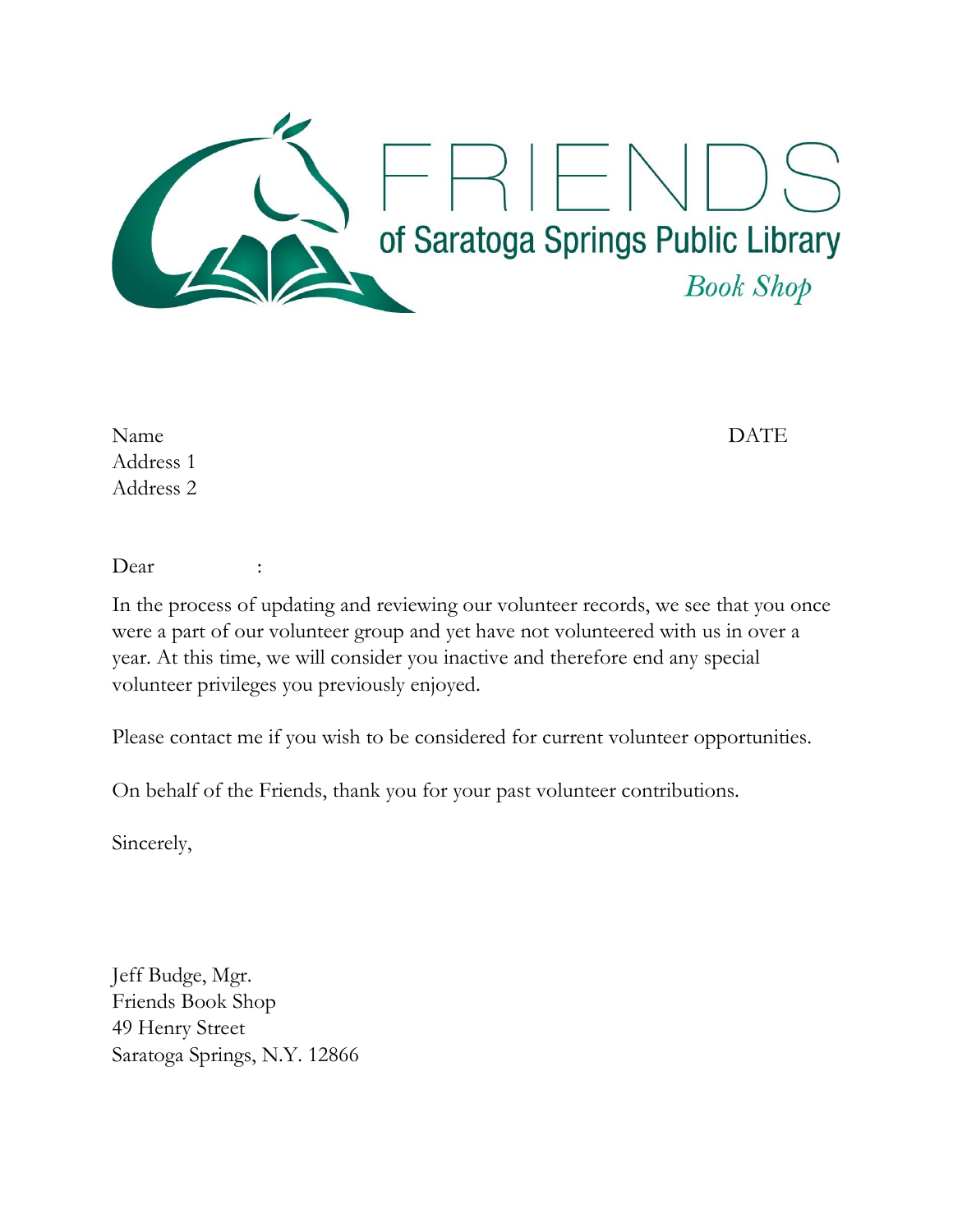|            |            | FRIENDS BOOK SHOP TIME SHEET |             | TIME PERIOD_ |            |            |
|------------|------------|------------------------------|-------------|--------------|------------|------------|
| NAME:      |            |                              |             |              |            |            |
| <b>MON</b> | <b>TUE</b> | <b>WED</b>                   | <b>THUR</b> | FRI          | <b>SAT</b> | <b>SUN</b> |
|            |            |                              |             |              |            |            |
|            |            |                              |             |              |            |            |
|            |            |                              |             |              |            |            |
|            |            |                              |             |              |            |            |
|            |            |                              |             |              |            |            |
| <b>MON</b> | <b>TUE</b> | <b>WED</b>                   | <b>THUR</b> | <b>FRI</b>   | <b>SAT</b> | <b>SUN</b> |
|            |            |                              |             |              |            |            |
|            |            |                              |             |              |            |            |
|            |            |                              |             |              |            |            |
|            |            |                              |             |              |            |            |
|            |            |                              |             |              |            |            |
|            | <b>TUE</b> | <b>WED</b>                   |             |              |            | <b>SUN</b> |
| <b>MON</b> |            |                              | <b>THUR</b> | FRI          | <b>SAT</b> |            |
|            |            |                              |             |              |            |            |
|            |            |                              |             |              |            |            |
|            |            |                              |             |              |            |            |
|            |            |                              |             |              |            |            |
|            |            |                              |             |              |            |            |
| NOTES:     |            |                              |             |              |            |            |